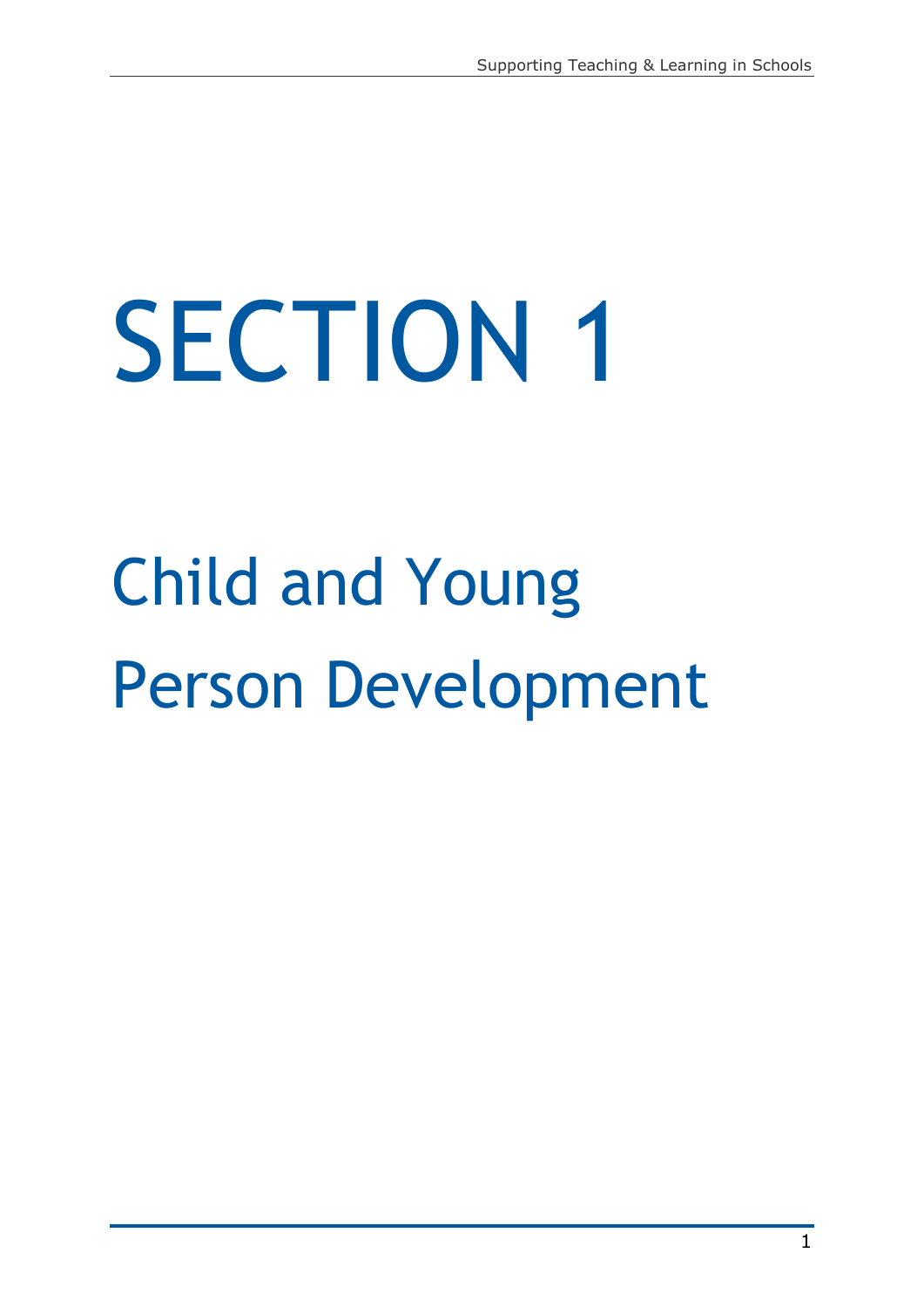# The main stages of child and young person development

From birth through to adulthood children continually grow, develop, and learn.

A child's development can be measured through social, emotional, intellectual, physical and language developmental milestones.

All children and young people follow a similar pattern of development so the order in which each child advances from one milestone to the next will be roughly the same. However, each child will develop at a different rate and their development may not progress evenly across all areas. Therefore teaching practices aimed at child development should seek to simultaneously address each one of the developmental areas.

In general, child development progresses:

- From head to toe. Beginning at the top of the body and gradually moving downwards
- From inner to outer. Firstly gaining control of muscles close to the trunk/head and then moving outwards so the large muscles in the shoulders and upper arms/thighs are first and the extremities last
- From simple to complex; children progress from simple words to complex sentences
- From general to specific; emotional responses involve the whole body in young babies but may involve only the face in an older child

# Areas of development

It is important to understand how children develop physically, socially, emotionally and intellectually to know that all areas of development are equally as important as each other, and that all impact on one another.

**Physical development** includes movement skills, gross motor skills, fine motor skills and eye hand co-ordination.

Children's physical development can be supported by:

- Providing space and some equipment for the development of movement skills and gross motor skills and adequate supervision
- Providing material and equipment for the improvement of fine motor skills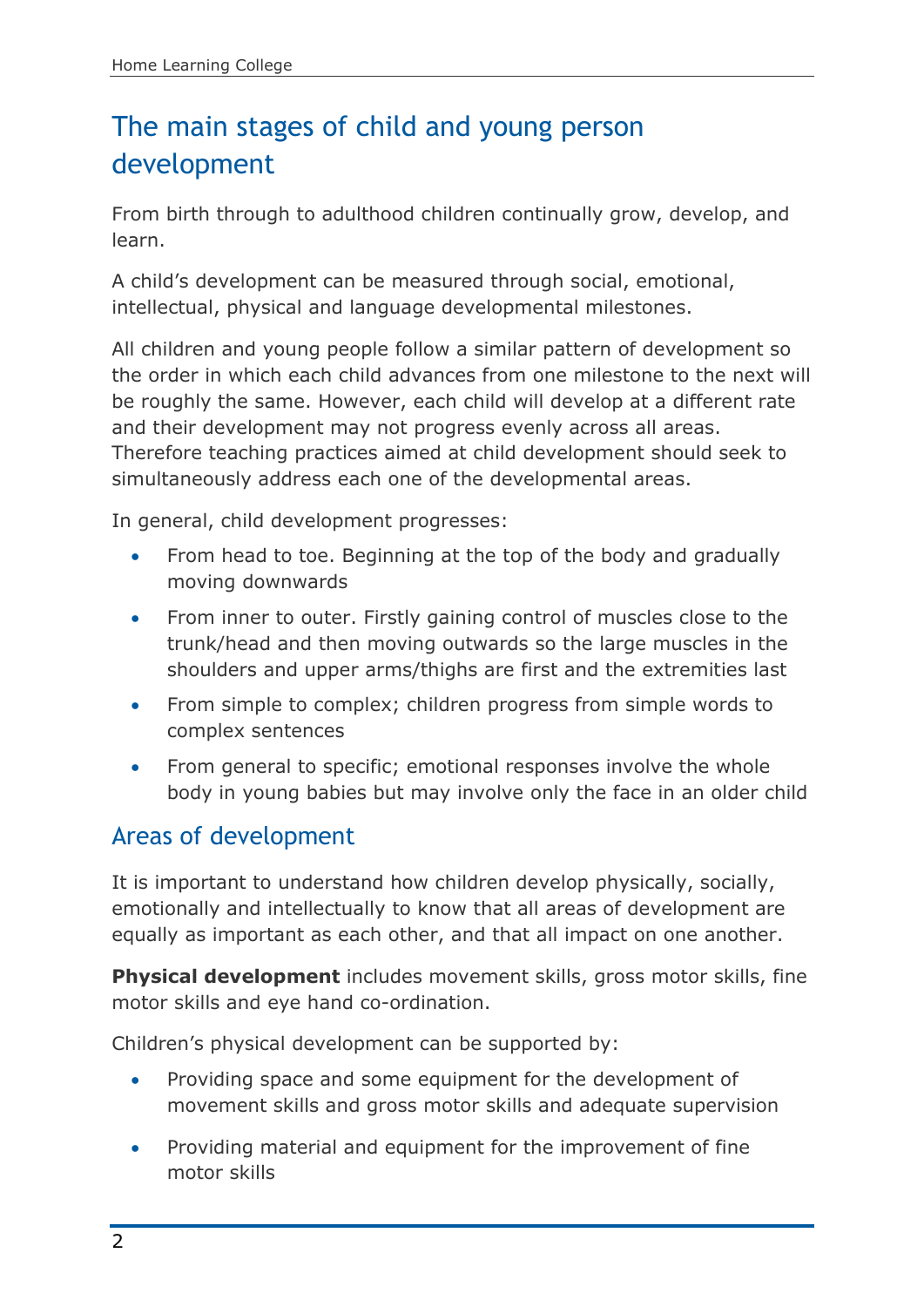Providing cooking, sewing, woodwork and other activities to enhance hand-eye coordination.

**Social and emotional development** includes forming relationships, learning social skills, caring for others, self reliance, making decisions, developing self confidence and dealing with emotions.

Children's social development can be supported by:

- Giving praise for achievement
- Giving children guidance but respecting their choices
- Giving them the chance to meet and spend time with other children and adults
- Providing activities that involve sharing and taking turns
- Giving support and encouragement and the right amount of supervision
- Providing opportunities to share in decisions
- Listening to children and taking them seriously
- Providing opportunities where children take responsibility

Emotional development can be supported:

- By being warm and affectionate towards them
- Giving them the opportunity to express how they feel
- Making them feel secure and valued
- Giving children time and attention to adjust to new situations

**Intellectual development** includes attention span, understanding information, reasoning, developing memory, logical thinking and questioning.

As children mature changes in the ways they think about their world can have a profound effect on their ability to cope with the demands of school and daily life. Their ability to process greater amounts of complex information gives them the opportunity to learn new skills and gain new knowledge.

Children's intellectual development can be supported by:

- Developing the memory by talking about what has happened in the past
- Talking about what the child sees, hears, smells, touches and tastes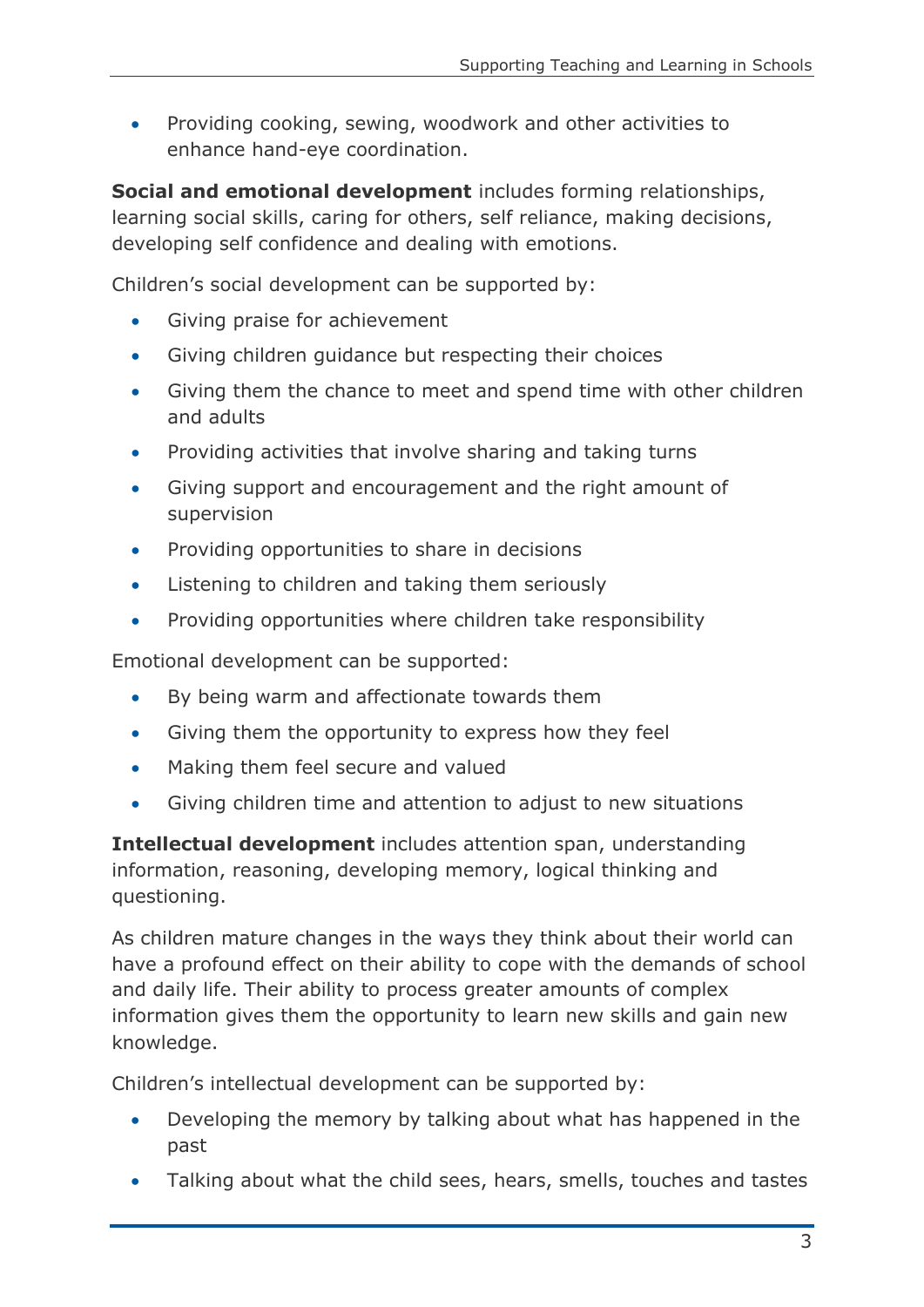- Looking at and touching animals and plants
- Playing games like "I spy"
- Looking at machinery and computers with the children
- Providing make believe play by having dressing up clothes, a playhouse of pretend shop
- Providing creative art/craft activities
- Asking and answering questions and suggesting ideas

**Language development** includes understanding and acquiring language, developing vocabulary and body language.

Language development can be supported by:

- Asking open ended questions
- Discussing books, pictures, objects or sounds
- Asking children to recall something from the past
- Asking children to give information about themselves

# Milestones

Milestones mark the achievement of certain mental and physical abilities such as walking or being able to form a sentence, and signal the end of one developmental period and the beginning of another.

Researchers who have studied the accomplishment of many developmental tasks have determined the typical ages that are associated with each developmental milestone. However, they have also found that the time spans in which some milestones are achieved can vary, with some milestones being more variable than others.

Following is a general guide to how children develop within the following age ranges:

- 0-3 years
- 3-7 years
- $\bullet$  7-12 years
- 12-19 years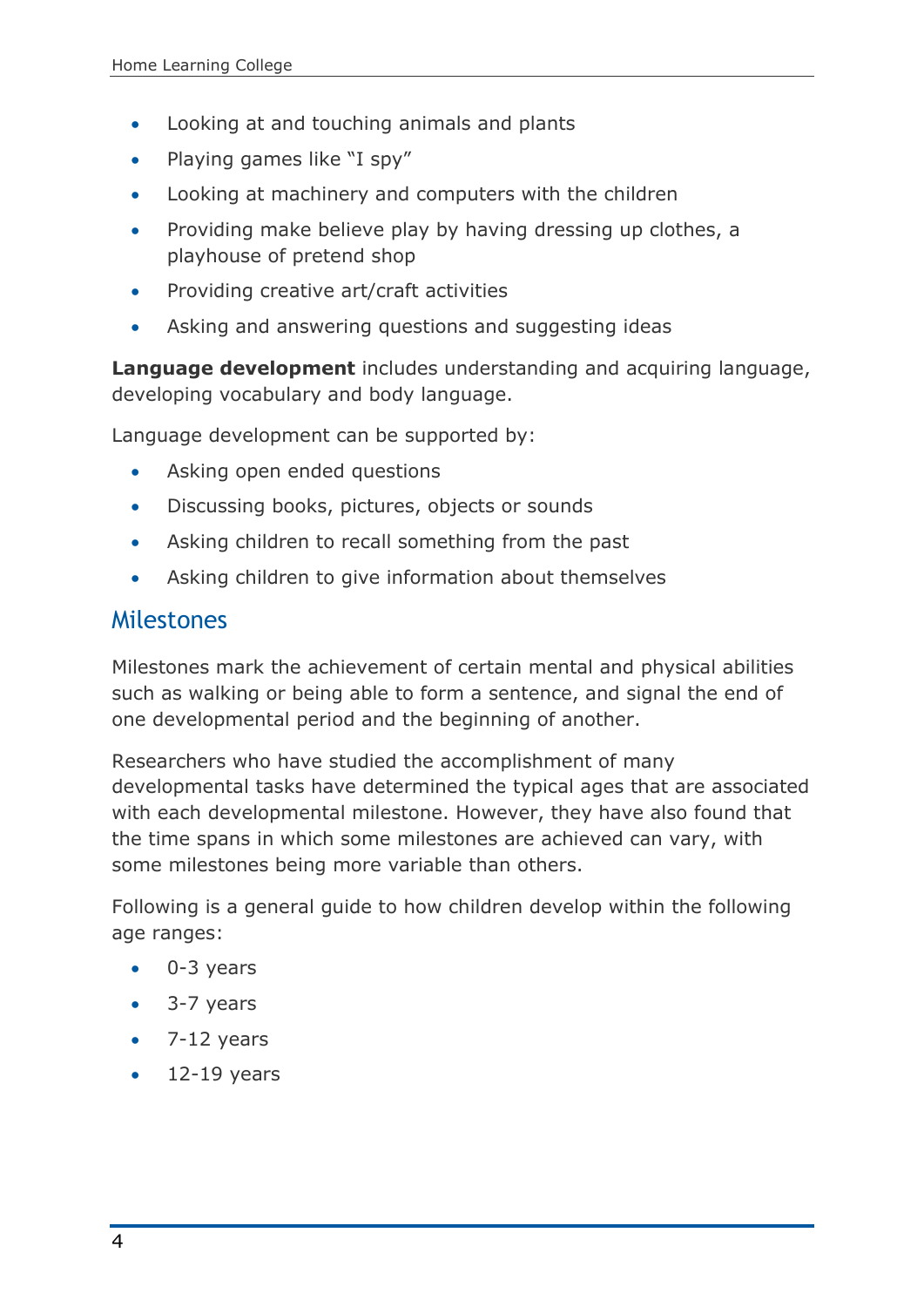# Development – Ages 0-3 years

# **Physical development**

By 6 months a child will:

- Turn their head toward sounds and movement
- Watch an adult's face when feeding
- Smile at familiar faces and voices
- Reach up to hold feet when lying on their backs
- Look and reach for objects
- Hold and shake a rattle
- Put everything in their mouths

Between 6 months and 1 year:

- Move from sitting with support to sitting alone
- Roll over from their tummy to their back
- Begin to creep, crawl or shuffle on their bottom
- Pull on or push against adult hands or furniture to reach a standing position
- Raises arms to be lifted
- Turn and look up when they hear their name
- Pat and poke objects when playing
- Pass objects from hand to hand
- Look for things that have been hidden or dropped
- Reaches hand towards source of food

Between one and two years:

- Begin to walk
- Sits alone indefinitely
- Feed themselves
- Push and pull toys while walking
- Wave goodbye
- Point or make noises to indicate wants
- Enjoy a picture book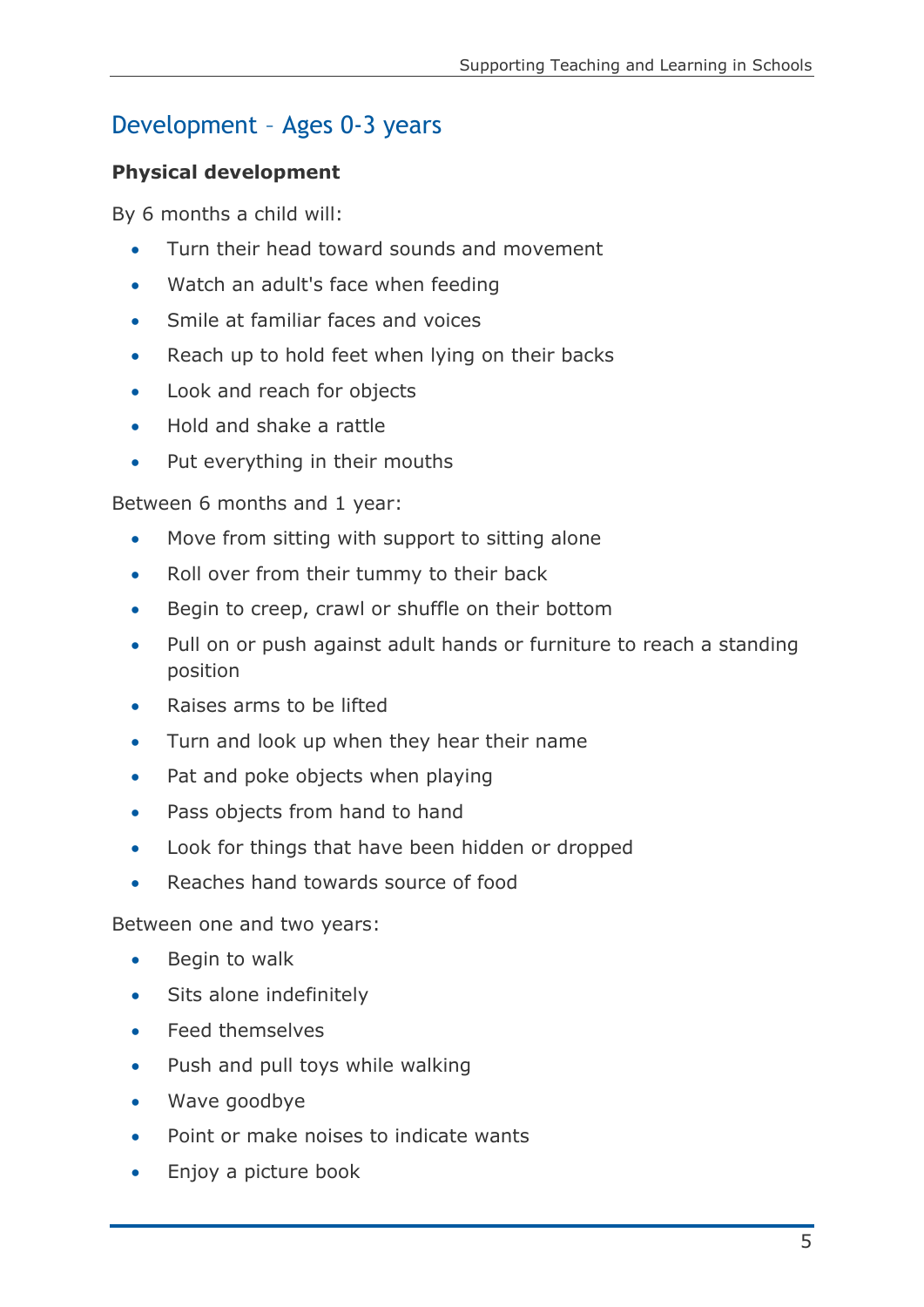- Shake head for 'No'
- Uses thumb and first two fingers to grip
- Bangs objects together
- Crawl upstairs
- Stoops to pick things up from the floor
- Begins to show preference for one hand
- Builds tower of few bricks
- Holds crayon in palm and makes marks on paper

Between two and three years:

- Kneels to play
- Throws
- Kicks ball
- Builds larger brick tower
- Pour liquids
- Uses pencil to make marks and circular scribbles

#### **Social and emotional development**

Newborn to 3 months:

- Responds to adults especially mothers face and voice
- Smiles, concentrates on adults face during feeding
- Very dependant on adults for reassurance and comfort, quietens when held and cuddled

Between 6 and 9 months:

- Enjoys company of others and games like peek-a-boo
- Shows affection to known carer, but shy with strangers

Between one year and two years:

- Likes to please adults and to perform for an audience
- May become anxious or distressed if separated from known adults
- May use comfort object
- Mostly cooperative and can be distracted from unwanted behaviour
- Plays alongside other children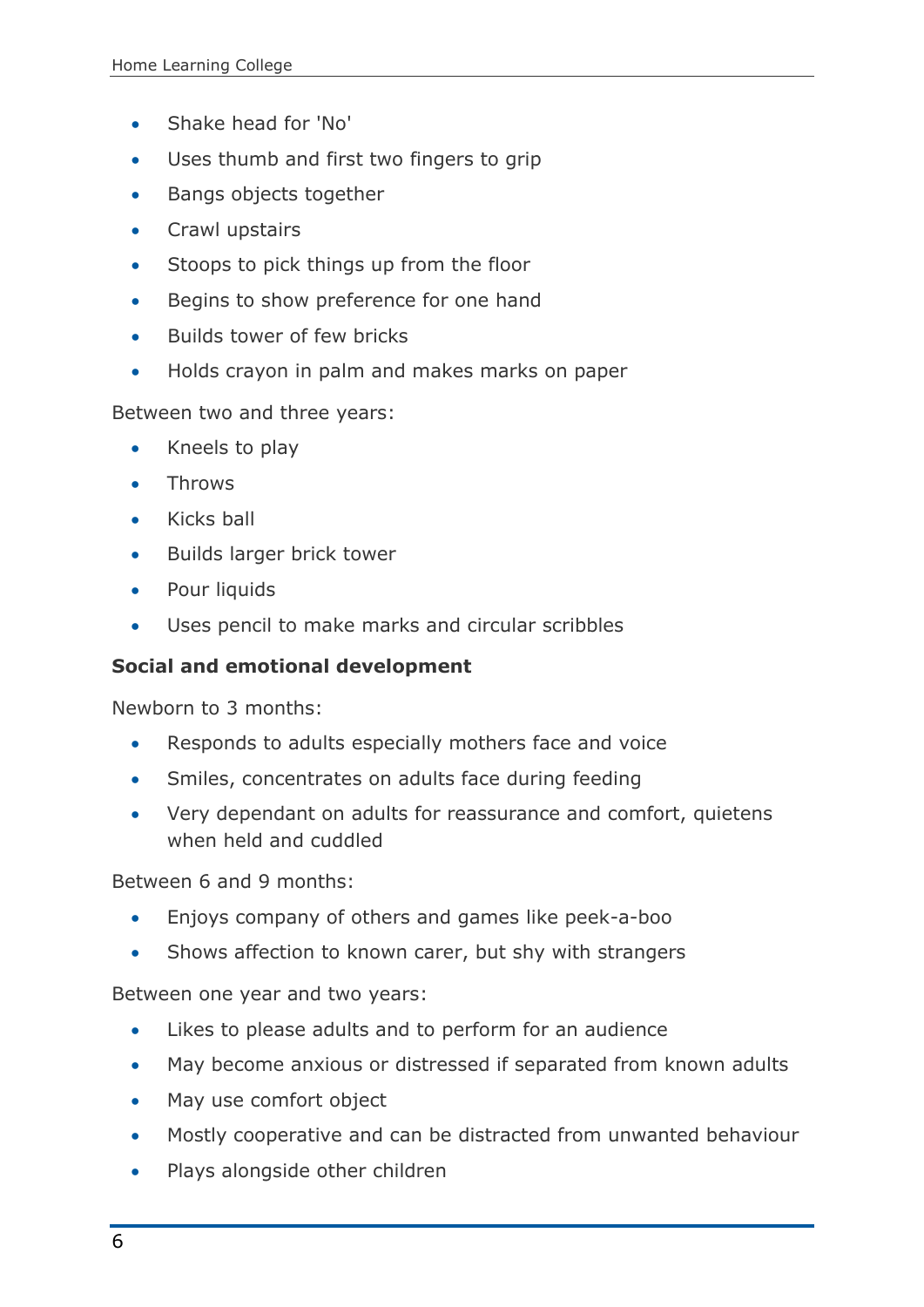Between two and three years:

- Developing sense of own identity, wanting to do things for self
- Demanding of adult attention, jealous of attention given to others, reluctant to share playthings or adults attention
- Acts impulsively, requiring needs to be met instantly, prone to bursts of emotion tantrums
- Enjoys playing with adult or older child who will give attention, beginning to play with others of own age for short periods

# **Intellectual development**

Between 0 and 3 years:

- Beginning to realise others are separate beings from themselves
- Imitates others and tries out ways of behaving in play
- Becoming more confident but still needs adult reassurance

# **Language development**

Between 0 and 3 months:

- Makes a variety of "happy" sounds
- Will respond to a variety music and other sounds
- Babies watch their carers face especially the mouth and try to copy its movements

Between 6 and 12 months:

- Babbling sounds begin
- Baby will make four or five different sounds and will turn its head towards the source of sounds
- Will show feelings by squealing with pleasure or crying
- Laugh and chuckle to show enjoyment

Between one and two years:

- Move from using single words to putting them together as a phrase
- A child will understand key words in the sentences used
- In the second year children start to understand the use of conversation and begin to copy carers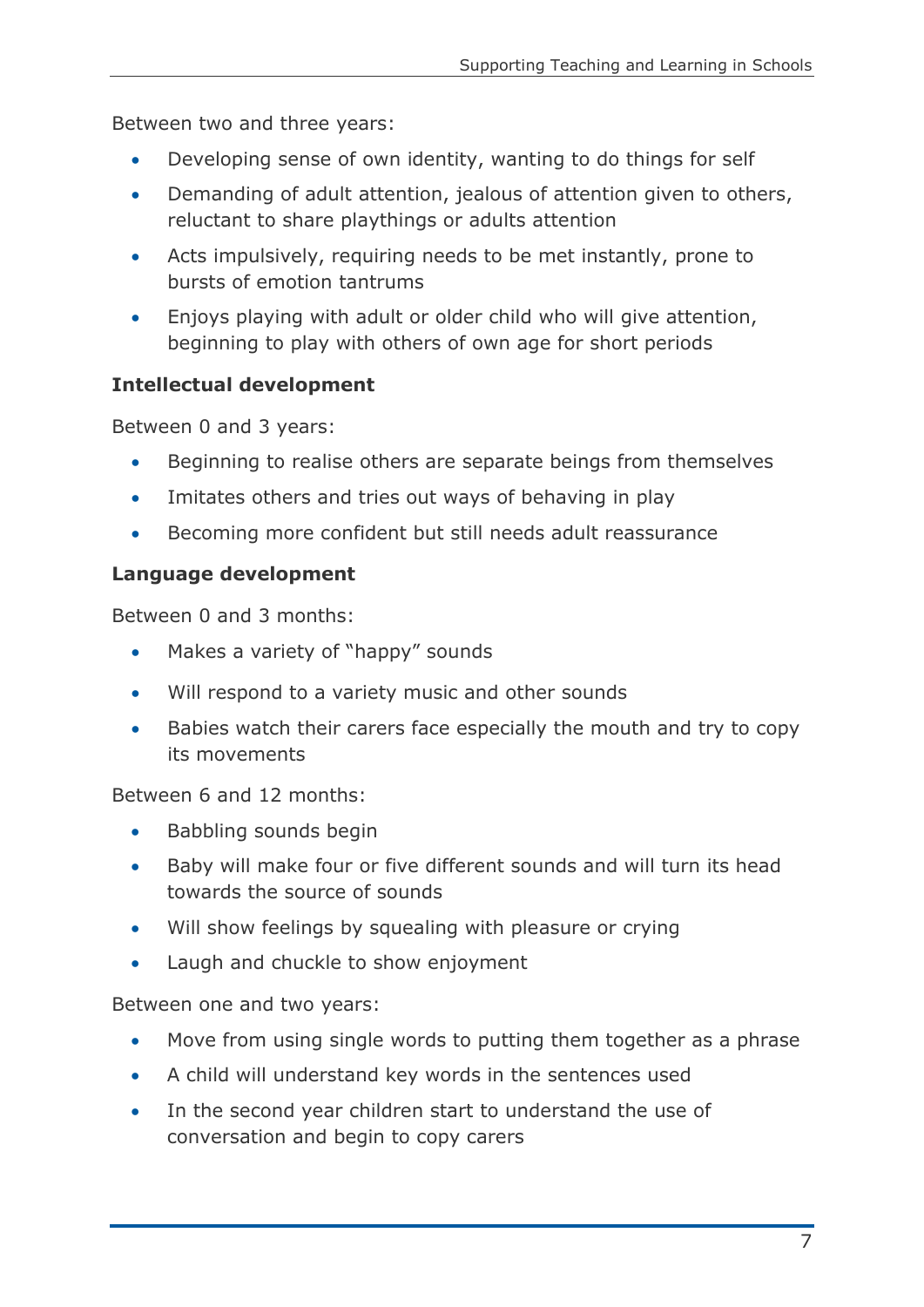- Children's understanding outstrips their ability to express themselves
- By two they could be using anything from 30 to 150 words

Between two and three years:

- Put words together into a sentence
- Begin to ask questions what? Why? etc
- Can join in well know songs or verses and put actions to words
- They could be using several hundred words by their  $3<sup>rd</sup>$  birthday
- Can scribble and make marks on paper with a crayon

# **Meeting the baby's needs**

Newborn babies mainly learn through sound and sight. They pay attention to voices, music, rattles, and tinkling mobiles. Many things are needed in order for an environment to be sufficiently stimulating for babies to successfully develop. These include:

- Encouragement and attention to what the baby is trying to say
- Patience. Giving enough time for baby to try to communicate
- The presence of language in the baby's environment
- The provision of things to look at and someone to look at them with
- Varied visual experiences

# Development - Ages 3-7 years

#### **Physical development**

Three years:

- Jumps with feet together
- Walks on tip toes
- Walks up and down stairs
- Catches a gently thrown ball
- Climbs with increasing confidence
- Paints
- Threads beads on a lace
- Gains control over eating tools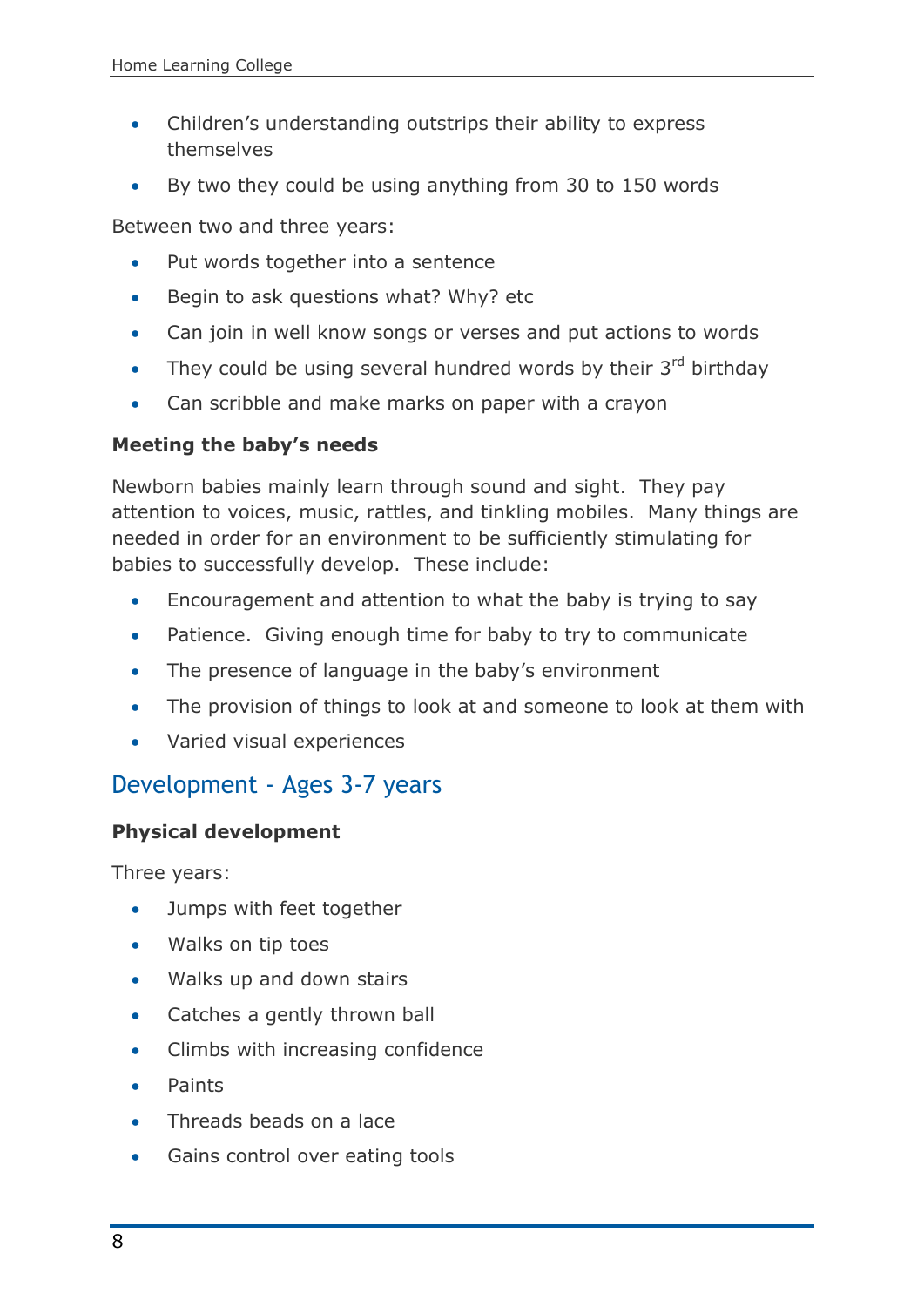Four years:

- Pedals
- Throws with aim
- Uses scissors
- Holds a pencil and can draw people/houses

#### Five years:

- Hops
- Kicks with aim
- Catches ball
- Handles pencil with control
- Copy shapes and write some letters
- Sews stitches

Six to seven:

- Skips
- Rides bicycle
- Jumps from height
- Climbs confidently
- Writes
- Threads needle
- Can do buttons, shoe laces

#### **Social and emotional development**

Three to four years:

- **Becoming more independent and self motivated**
- Feels more secure and able to cope with unfamiliar surroundings and adults for periods of time
- **Becoming more cooperative with adults and likes to help**
- Sociable and friendly with others, plays with children and more able to share
- Beginning to consider the needs of others and to show concern for others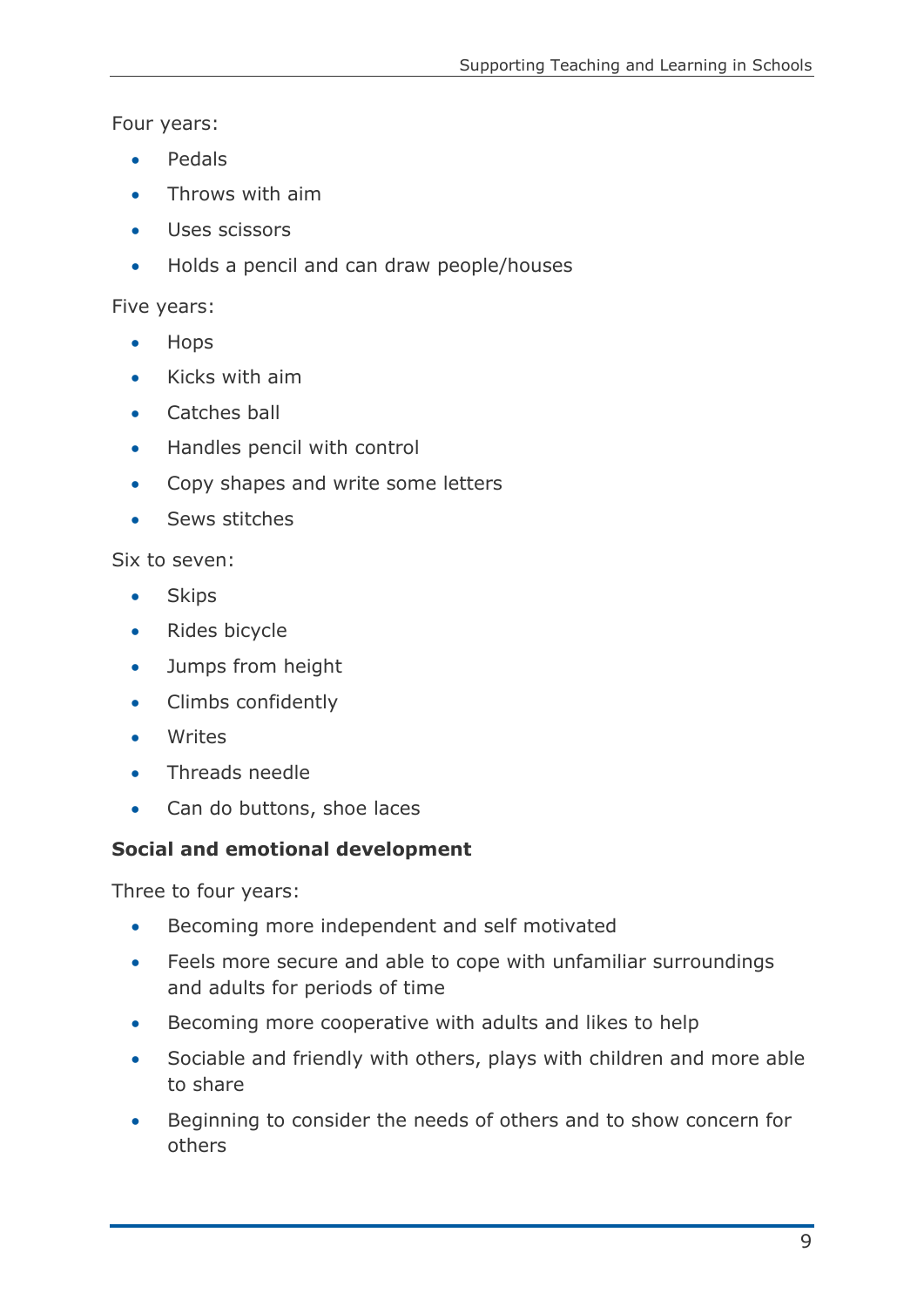Four to seven years:

- Makes friends but may need help in resolving disputes
- Developing understanding of rules, but still finds turn-taking difficult
- Enjoys helping others and taking responsibility
- Learns lots about the world and how it works, and about people and relationships
- Makes friends (often short-term) and plays group games
- Needs structure and a routine to feel safe
- When behaviour is 'over the top', they need limits to be set

# **Intellectual development**

Three to four-years:

- Understand two or three simple things to do at once, e.g. 'Fetch a glass of water, give it to your brother and take the empty glass back to the kitchen'
- Sort objects by size, and type, e.g. animals, or by colour or shape

Five to seven years:

- Begin to understand about sameness and difference in various aspects of life
- They begin to understand that differences can exist side by side
- They can begin to see different perspectives on the same subject, for example the same amount of water can look different in different containers

#### **Language development**

Three to four years:

- Start to use pitch and tone
- May start to use the past tense
- Vocabulary extends towards 1000-1500 words
- Marks made with crayons become more controlled

Four to five years:

- Grammar is becoming more accurate
- Children's questions become more complex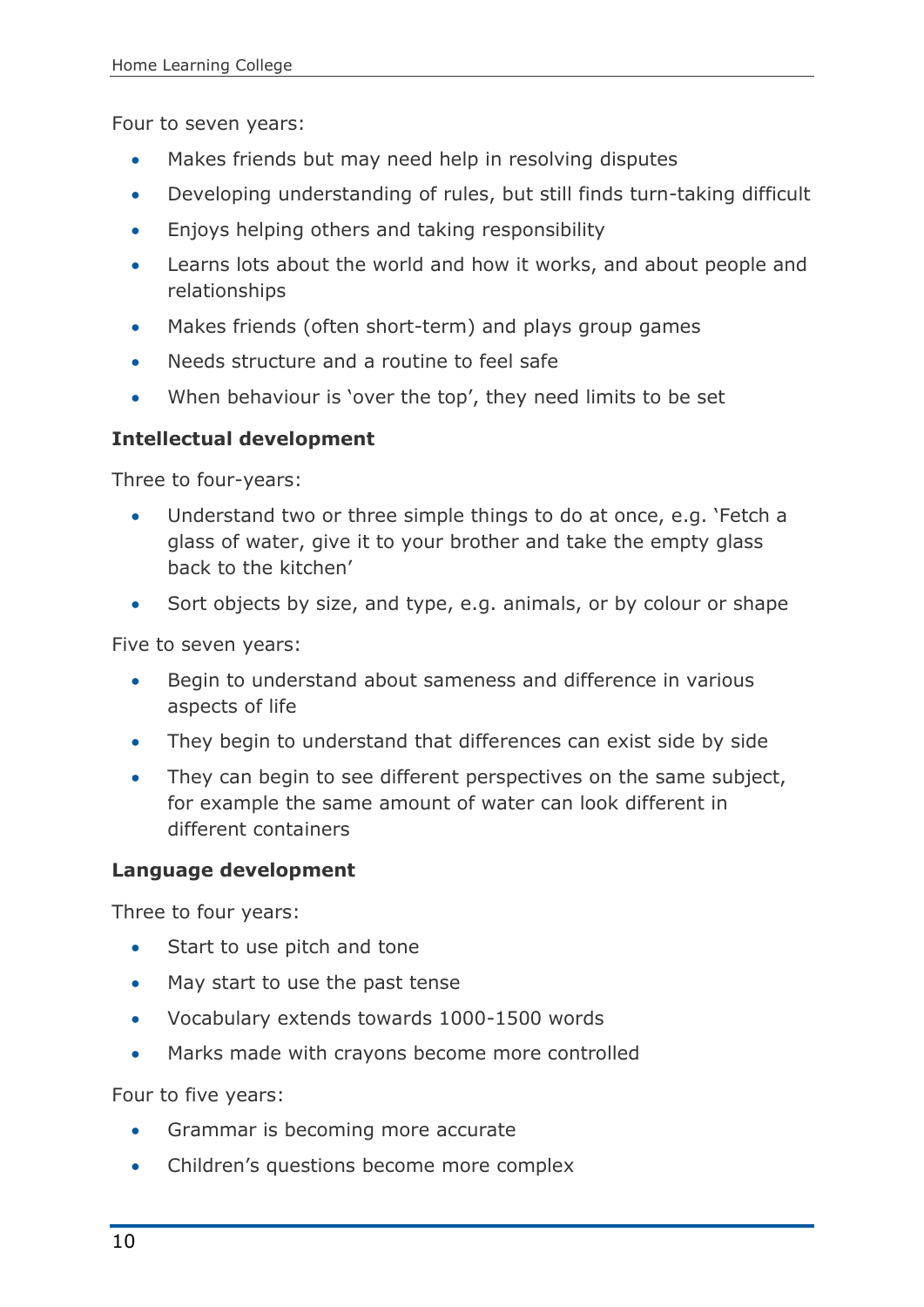- More able to use language to communicate their own ideas
- Understand that books are a source of pleasure and use pictures to help them follow the story
- May begin to recognise their own name and a few frequently seen written words
- They can hold a pencil steadily and copy shapes and form some lettering

Five to seven years:

- Fluent speaker able to make up stories
- Can handle books well
- Understand that text carries meaning
- Recognise an increasing number of letters linking them to sounds

#### **Meeting the child's needs**

The main thing children need from play is to have fun. It is important that play is not turned into a 'lessons'. The best way to play with children is to provide an interesting environment, the practitioner should have time to play and follow the child's lead.

Practitioners should talk to children about where they have been, what they did and what they saw. They should listen with interest when they talk and join in conversations. Practitioners should read books to children and talk about what's happening in the pictures, letting them act out the story.

Four to five-year-olds are learning to sort things into groups, so they can play games of sorting objects, e.g. sort spare buttons into shapes and colours or play animal lotto.

There should be opportunities to learn to ride a three-wheeled bike, or two-wheeled bike with stabilisers and opportunities for outdoor physical activity, such as walks in the park, ball games or visiting playgrounds. Materials should be provided for painting and drawing. Praise and encouragement should be given to children when they consider others feelings and play well with others.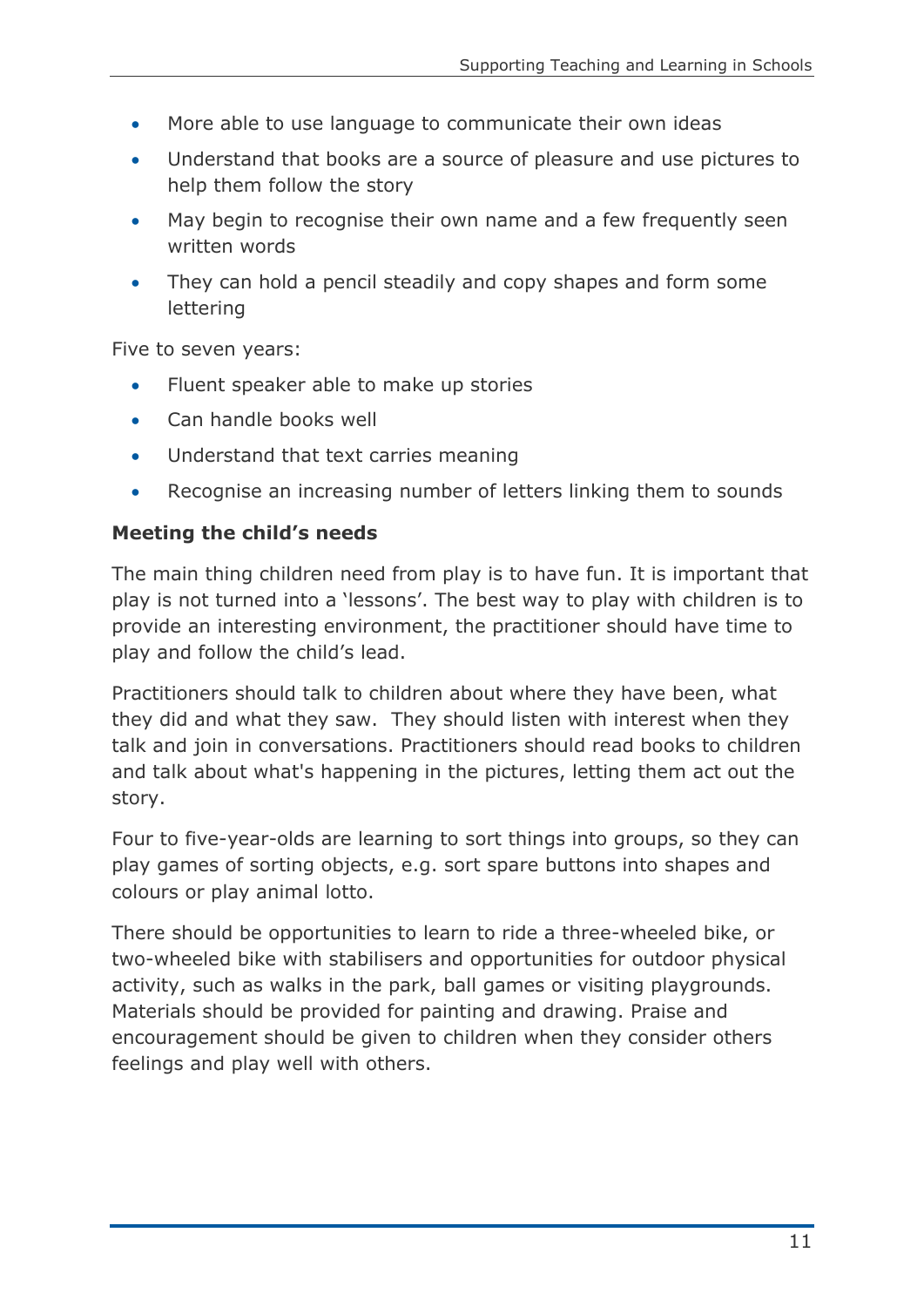# Development - Ages 7 -12 years

#### **Physical development**

- Run, jump, skip, hit a ball, climb and swing
- Enjoy playing team games by age eight
- May misjudge their ability before age nine

#### **Social and emotional development**

- Becoming less dependent on close adults for support able to cope with wider environment
- Enjoys being in groups of other children of similar age, strongly influenced by peer group
- Becoming more aware of own gender
- Developing understanding that certain kinds of behaviour are not acceptable and why and a strong sense of fairness and justice
- Want to fit in with peer group rules
- Start to form closer friendships at about eight years old
- like to play with same-sex friends
- Need adult help to sort out arguments and disagreements in play
- Can be arrogant and bossy or shy and uncertain

#### **Intellectual development**

- Will read to themselves
- Will take a lively interest in certain subjects by nine

#### **Language development**

- Will need help in tackling the complexities of spelling
- Vocabulary will grow if adults introduce new words and new ways of using language
- Speak fluently and describe complicated happenings
- Read out loud
- Know the different tenses and grammar

# **Meeting the child's needs**

Listen to their stories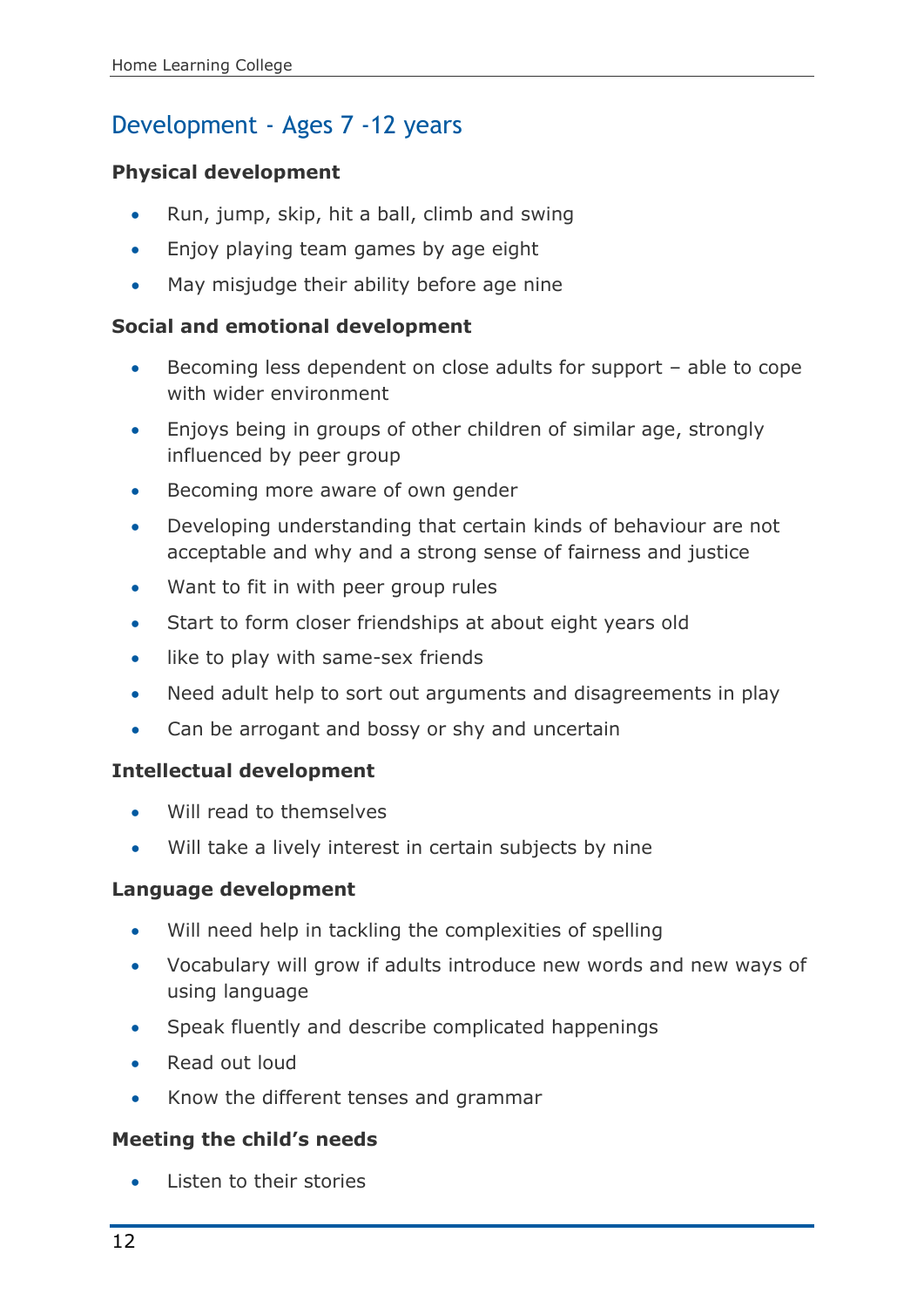- Encourage them in a realistic way
- Watch them in their physical endeavours
- Give them a little individual time each day
- Provide space and equipment for the development of movement skills
- Provide materials and equipment for the development of fine motor skills such as crayons, paint brushes water play, Lego, bricks, puzzles etc

If a young girl is going through early puberty, her social development may not be keeping pace with her physical growth. Some 12 year-old girls can look almost grown-up but they are still children underneath. She may encounter peer pressure to act older than she feels and may have difficulty resisting group pressure to smoke, drink or get a boyfriend. She needs support and a listening ear to help her resist doing the things she knows she's not ready for.

The pre-teenager is starting to know his/her own mind. Their wisecracks are evidence that they are testing out their verbal fluency and abstract thought processes.

As they near their teens, they are increasingly able to motivate themselves and they are also able to concentrate longer so will be able to work more intensely on homework. They make short-term goals and work towards them and learn to plan for project completion dates.

Pre-teens become modest about their bodies and seek privacy. They may also become shy and blush at any attention that they consider unwarranted. The pre-teen may also start to become interested in the opposite sex. This increased vulnerability can leave the child feeling hypersensitive.

The pre-teens will compare their physical development with that of everybody around them. They desperately want to be normal but are unsure what normal should be. The girls at school are shooting past the boys in height and everybody is at different developmental stages.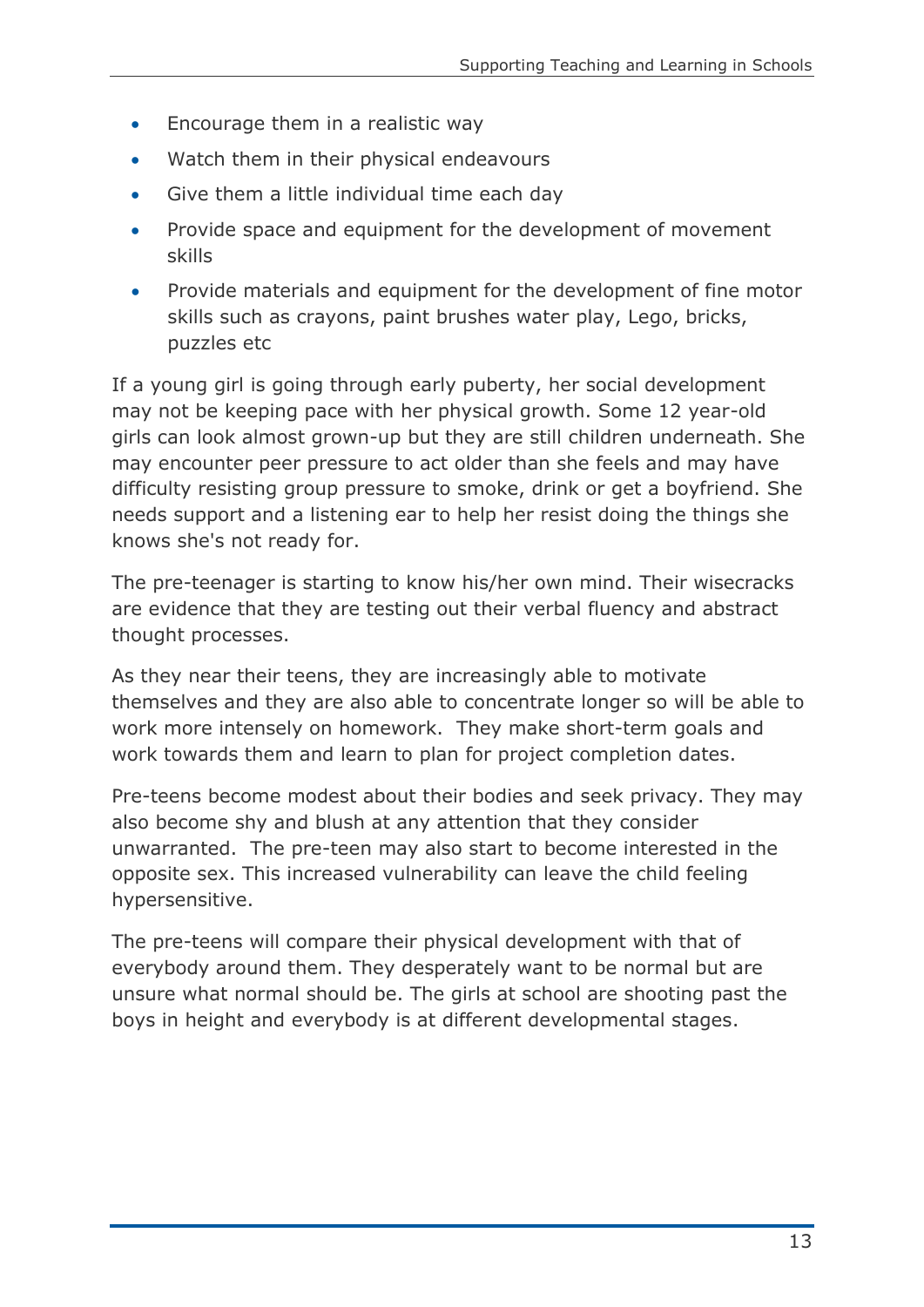# Development - Ages 12-19 years

Adolescence is said to be the period between childhood and adulthood. It actually starts from the age of 11 and lasts up until the age of 19 or 20 years.

Adolescence is actually a transition period because it is at this stage that teenagers gradually detach themselves from their parents. They feel matured and want to venture out there on their own but unfortunately they still lack clearly defined roles in society. This is when the feelings of insecurity, anger and frustration begin.

A lot of youngsters react differently to the changes that come with adolescence, but quite often adolescence is a very turbulent period and parents and practitioners alike should try to help make this transition period a memorable one for the adolescents.

# **Physical development**

Young people will also see many physical developments changing the appearance of their bodies. Everyone's rate of growth is different. During adolescence, coordination and strength increase greatly and by age 19 or 20 the adolescent has full adult motor capacities

#### **Boys**

Adolescence for boys usually begins later than for girls and usually occurs around fourteen years of age. However, at the end of this growth period, boys are usually bigger than girls. Boys at this age are beginning to develop sex characteristics such as deep voices and body hair and also experience muscle growth and start to take on a manly physique. Testicle and scrotum growth begins in early to mid-puberty. Penis growth starts a bit later but continues for a longer period.

Some boys move through puberty quickly while others worry about their lack of development. These variations can be difficult for slow developers to handle. It's important that adults reassure them that their rate of development is not related to final physical potential.

#### **Girls**

After initial breast budding around the age of 10, a girl's breasts gradually begin to swell. Her pubic hair will begin to grow, darken and become curlier. Their bodies become more rounded, developing the curves of womanhood.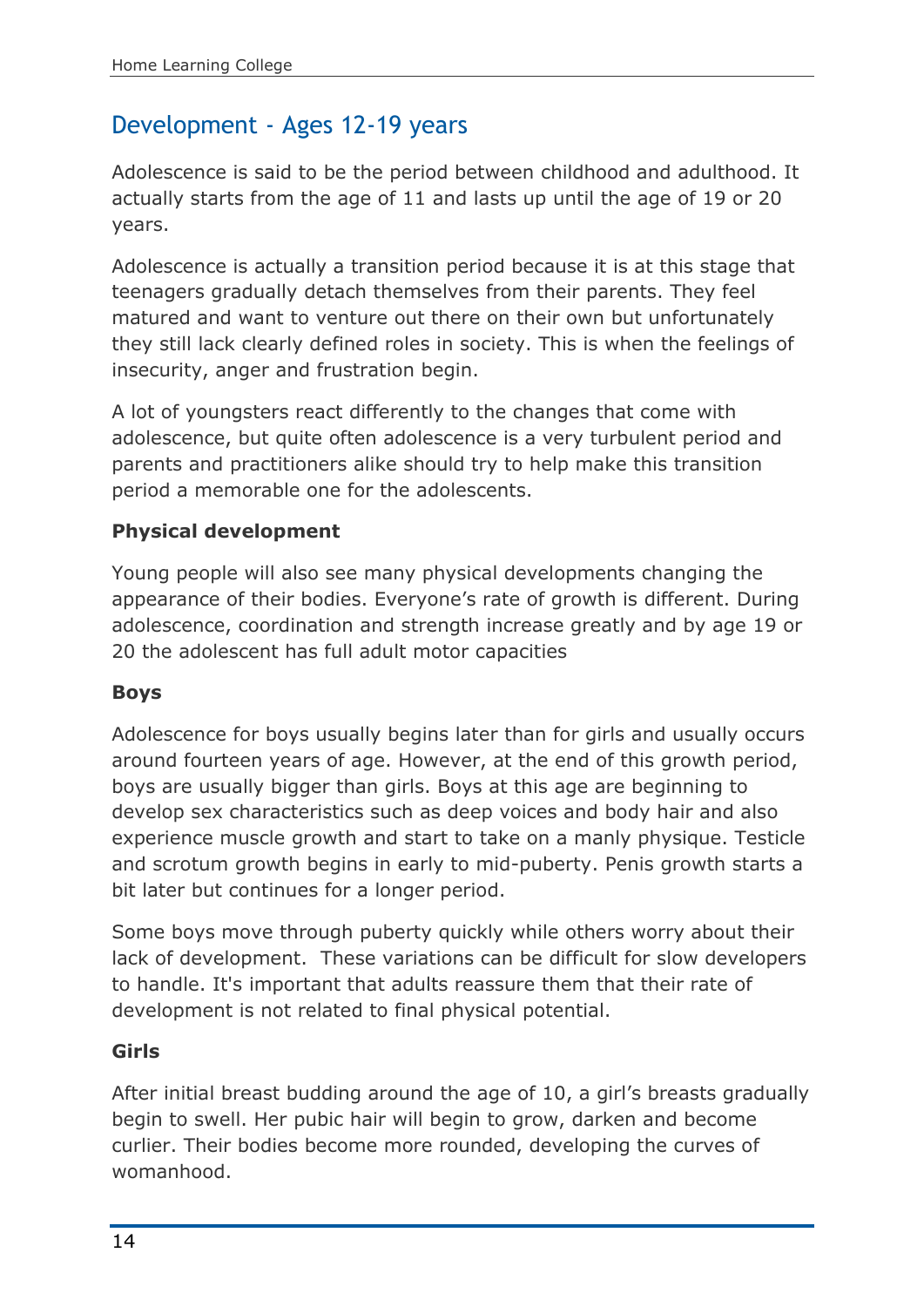By 13, some girls are almost physically mature, but there are wide variations in the ages when puberty begins and ends. A few girls may begin to develop as early as 8 and others may show no obvious changes until late teens. The average age of the onset of menstruation is around 13.

Some girls have reached full physical maturity by the age of 14 or 15 and some are only beginning the process Depending on the age of pubertal onset, the teenage girl may be almost physically mature at 15 and is likely to be close to her full adult height. She may have a woman's figure, although her breasts and hips may still become fuller.

# **Social and emotional development**

The teenager may become self-conscious as changes in their body shape take place, odour occurs and possibly acne develops as a result of oilier skin. So, more than anything, they need reassurance.

Emotional maturity is constantly shifting, moving them between childish needs and adult desires. They aren't just being awkward for the sake of it. Their bodies and emotions are experiencing drastic changes.

The adolescent is preparing for independence and beginning the move away from parents and close carers towards their peers. They become less concerned about adult approval and turn instead to their friends. Many teens develop very close friendships within their own gender. Most also develop an intense interest in the opposite sex. They see security in group-acceptance and follow peer group dress and behaviour codes. Having the same 'labels', collecting the same items and playing the same computer game etc. are very important. Taken out of the emotional security provided by family, they are subject to all the whims of their peers, including potential rejection.

A phase of intense questioning and uncertainty usually occurs as adolescents begin to reappraise parental and community values, beliefs and biases. No longer are they accepted without question. Each one has to be personally accepted or rejected to become part of the young person's own value system. Parents are sometimes fearful of this increasing questioning and their children's increasing freedom and independence.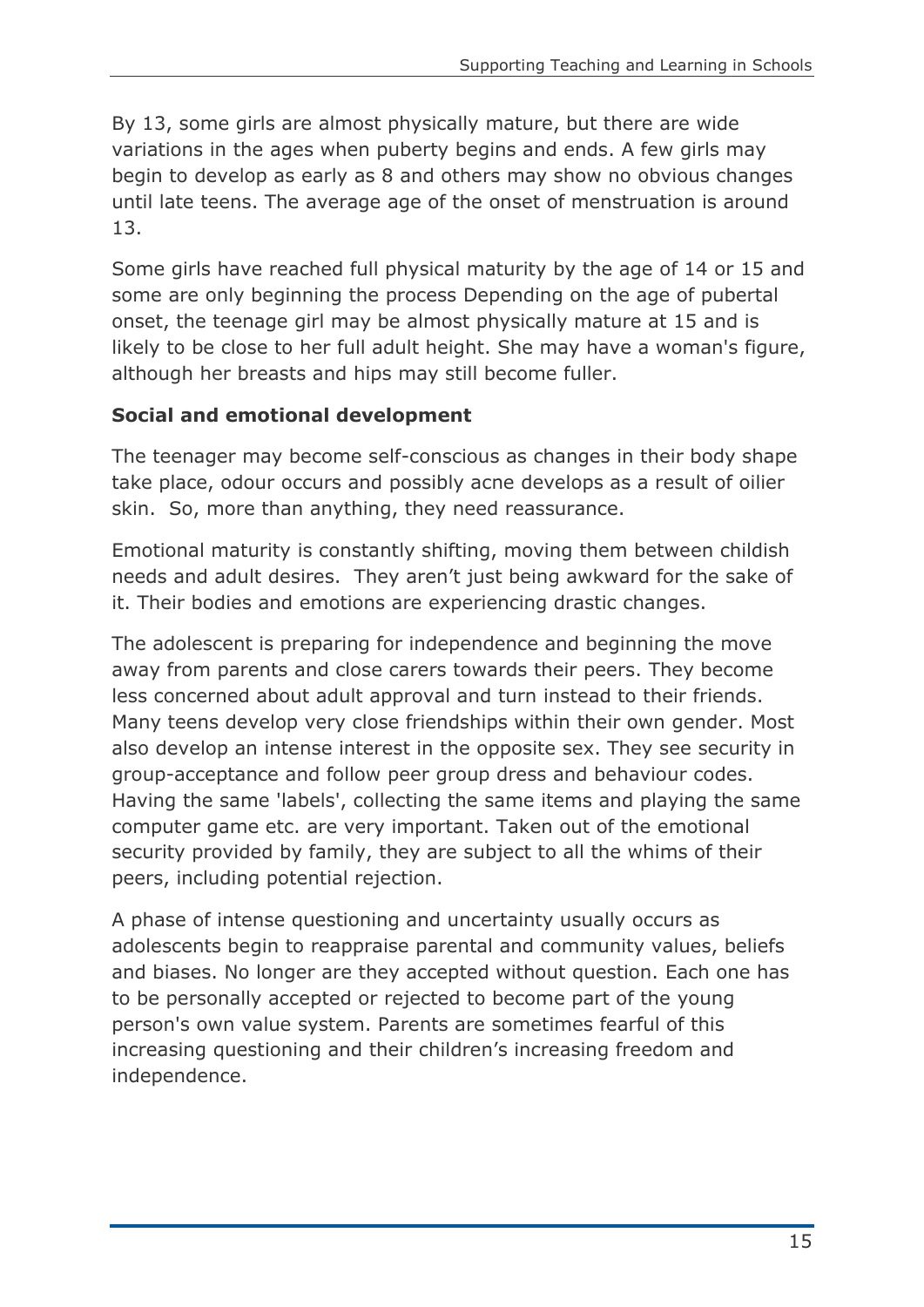# **Intellectual development**

This is a time of maturing of the mind and behaviours as young people develop more responsibility for their thoughts, words and actions and start to think ahead to future occupations, marrying, and having children of their own.

During adolescence, the primary tools for knowledge acquisition are the ability to make connections between different pieces of knowledge and being able to make connections with the world as they see it. The pace of development is dependent on how much guidance is given with regard to helping the brain to make the connections between knowledge and practical application in daily life. The more support they receive the faster their pace of growth will be.

During adolescence, education should attempt to distil learning into a moral, social, economic and cultural code that will form the basis of the individual's identity.

During adolescence, young people increasingly take personal responsibility for finances, accommodation, employment and interpersonal relationships. The process of transferring responsibility from parental shoulders to the maturing adolescent should reach completion at adulthood.

#### **Language development**

A teenager's constant sarcasm and supposed witticisms can become irritating, but they are just testing their new, sophisticated language skills. They may also develop an interest in satire and other slightly offbeat forms of humour. Their logical thinking ability is also maturing and they may enjoy practicing their new intellectual and verbal skills through debating, either formally or informally.

#### **Meeting the young person's needs**

Most teenagers want reassurance when the dramatic changes of puberty kick in. Being a late or early developer can be tricky and schoolmates can be tactless and competitive. The practitioner can help the child find more productive ways to exercise their skills by encouraging them to debate and voice their opinions on current events or controversial topics.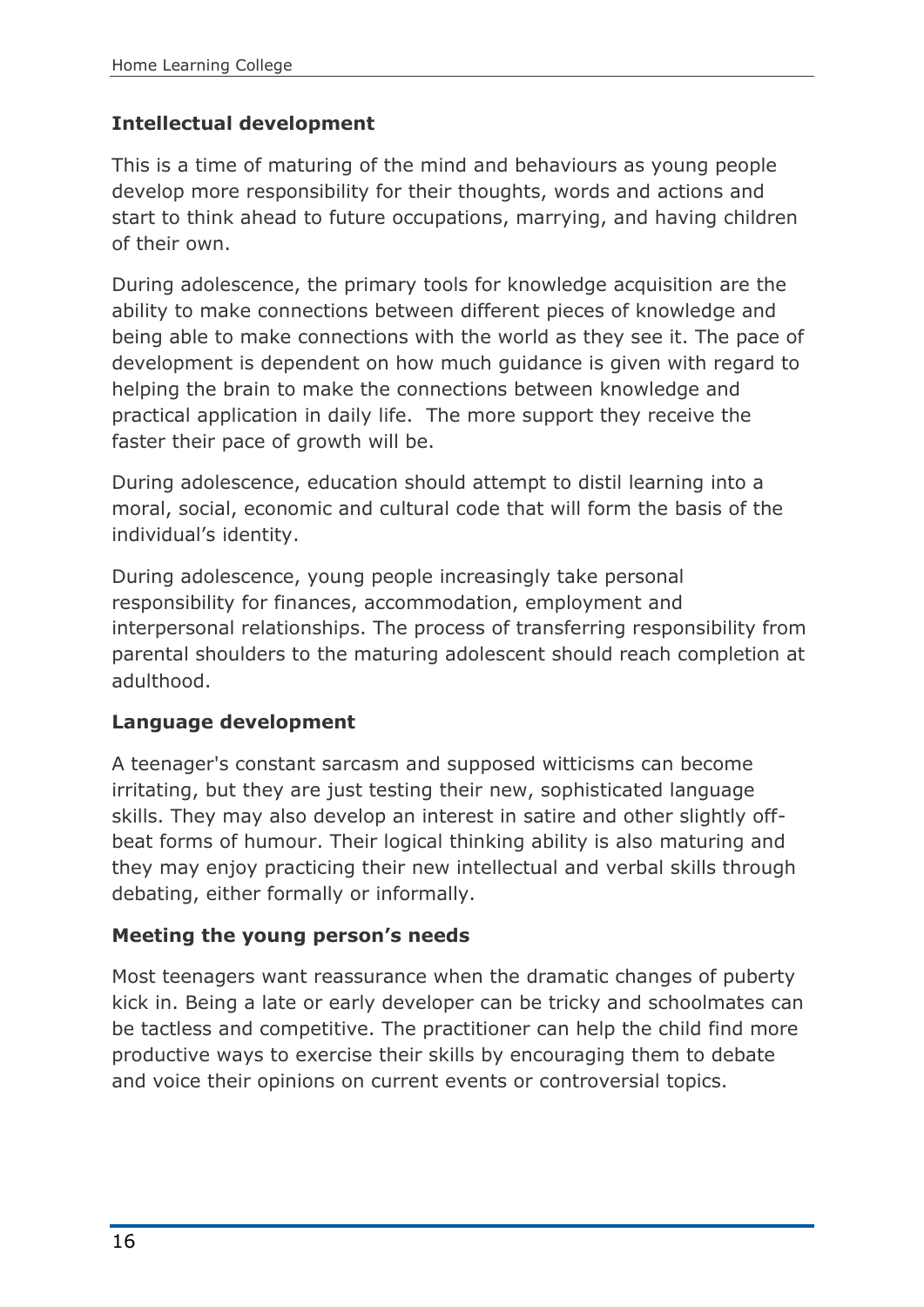# Why it is important to track developmental changes

Any developmental delays must be addressed quickly so that interventions can be introduced as soon as possible.

It is important to keep a close check on a child's developmental changes for the following reasons:

- Generally, children need to learn developmental skills in a consecutive order. A delay in one skill will have a knock-on effect on other skills. For example, a child needs language skills before she will be able to write.
- Sometimes if a child has a delay in one area (i.e. speech) it can affect other developmental areas (i.e. social and emotional). Early identification and intervention of problems in one area will therefore helps to ensure that a child makes progress across all areas of development.
- Early intervention helps the child to develop good self-esteem. Without early intervention, a child may possess a poor self-image which may make them reluctant to participate in school activities. For example, a child who has poor language skills may feel embarrassed to speak in front of their peers and teacher.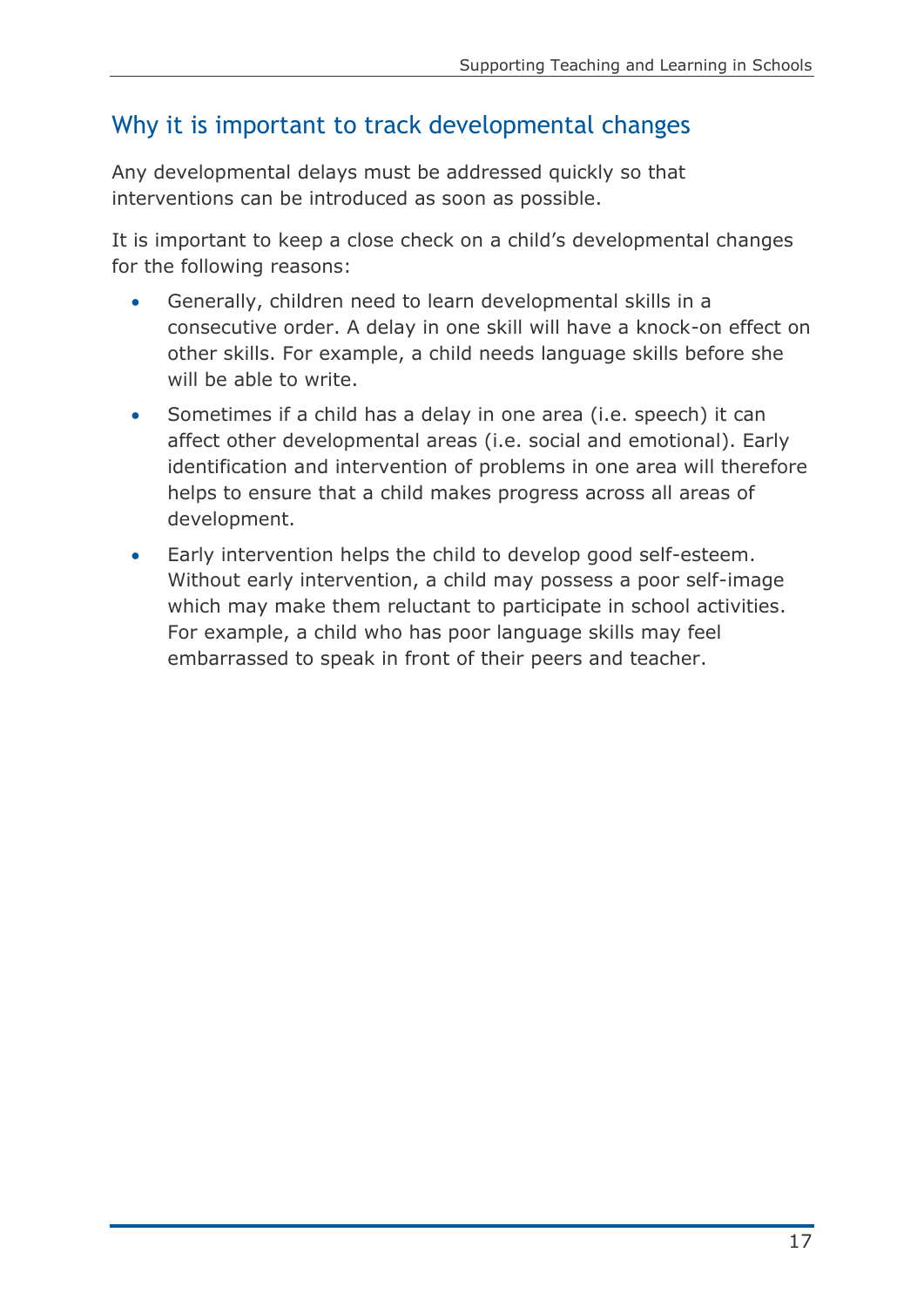# Influences that affect children and young people's development

# Developmental delays

Child development refers to the step-by-step progress that children make during predicted time periods. Practitioners measure a child's acquisition of physical, social and emotional, intellectual and language skills against expected levels of progression, which are called developmental milestones.

A developmental delay is said to occur if a child does not reach a milestone within a certain expected time period. For example, if the normal age range for a child to handle a pencil with control is 5 years, but at 6 six years old the child still cannot control it properly, this would be considered a developmental delay.

Delays could occur in the child's physical, social and emotional, intellectual and language development. Delays might happen in one or more areas of development or they could place in all areas. Additionally, because growth in each area of development is related to growth in the other areas, if a difficulty arises in one area, a child is put at greater risk of developmental delay in other areas of development.

# Factors that influence a child's development

The majority of children encounter few difficulties, but some are brought up in circumstances that make them more vulnerable to developmental delays than others.

A child's development can be influenced by:

- **Risk factors** which are likely to increase their susceptibility to delays
- **Protective factors** that decrease the likelihood of delays

There are a number of factors that will affect the development of the physical, social and emotional, intellectual and language skills that are required for later life. A child may be more vulnerable to poor life outcomes because of risk factors that originate from their own personality and behaviour as well as factors that stem from their family, home, learning and community environments.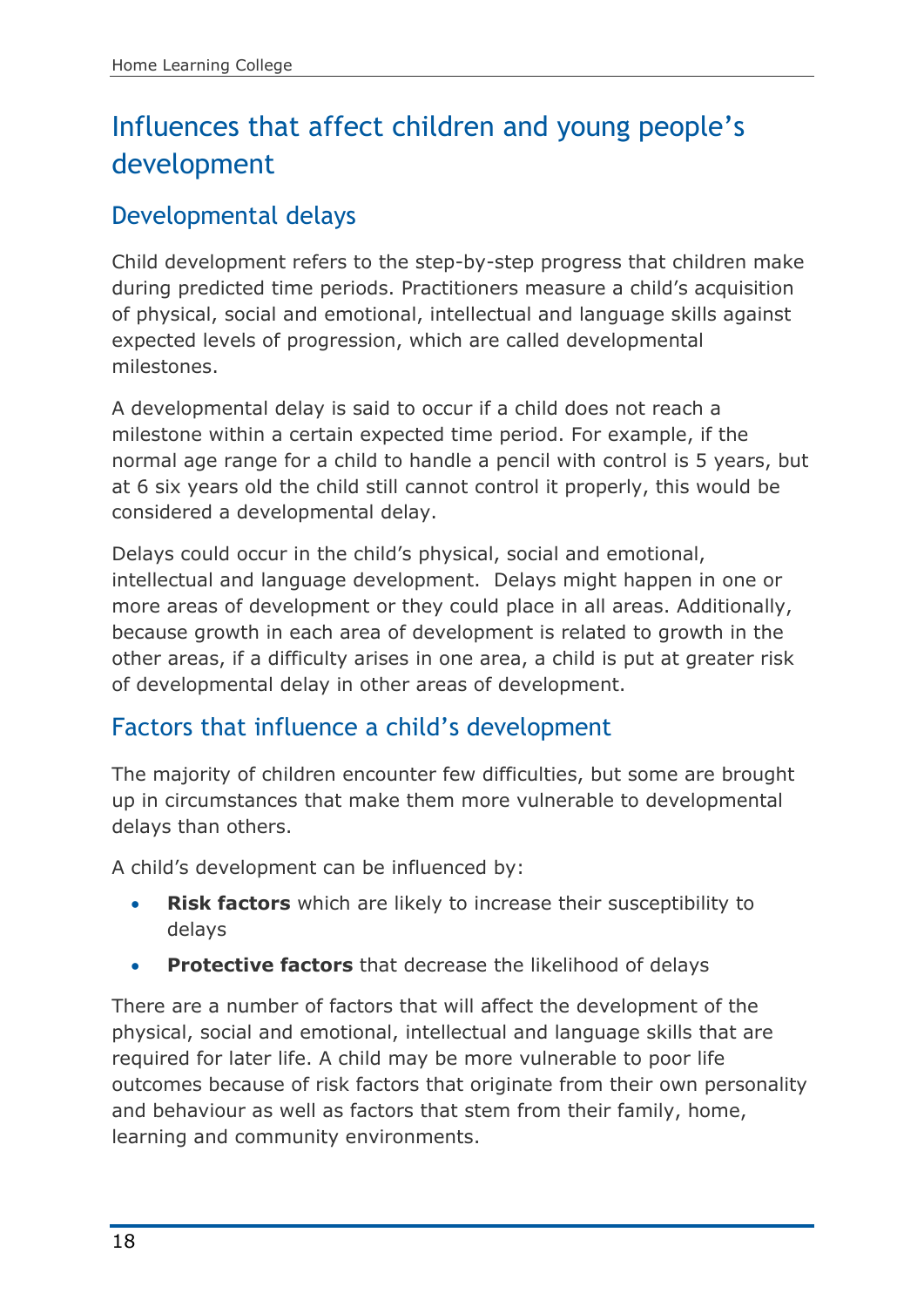# **Risk factors and protective factors**

Factors that can affect a child's development can be grouped into four main areas as follows:

- **The child**  health, personal characteristics, motivation and behaviour
- **Their family / home circumstances** relationships with parents, siblings and carers and the home environment in which the child lives. A strong family groups can teach and provide role models for children, and can provide a source of social and emotional support for adults as well as children
- **Their learning background** exposure to formal education at play groups, nursery and school and informal learning in the home environment
- **Their community environment** the socio-economic conditions of the environment where the child lives, the available resources and opportunities and community safety, structure and values

Negative experiences in one or more of these four circumstances can be harmful to brain development and affect the child's ability to acquire the core skills necessary for reaching developmental milestones and can result in the child requiring additional support.

When a child lives in an environment where there are a high number of risk factors present, their vulnerability to developmental delay increases. Similarly if few protective factors are present, the chance of a child experiencing developmental delay also increases.

The four contexts are often inter-related meaning that as the number of risk factors increases, a child is put at greater risk for developmental delay. For example; the community in which they live can affect the quality of their home environment and the parent's ability to provide and care and attention for their children. The inability of parents to provide a positive home environment can adversely affect the child's ability to engage with school and learning.

The fact that these four contexts are inter-related makes it important to take a holistic approach when looking to support child development and meet the needs of more vulnerable children.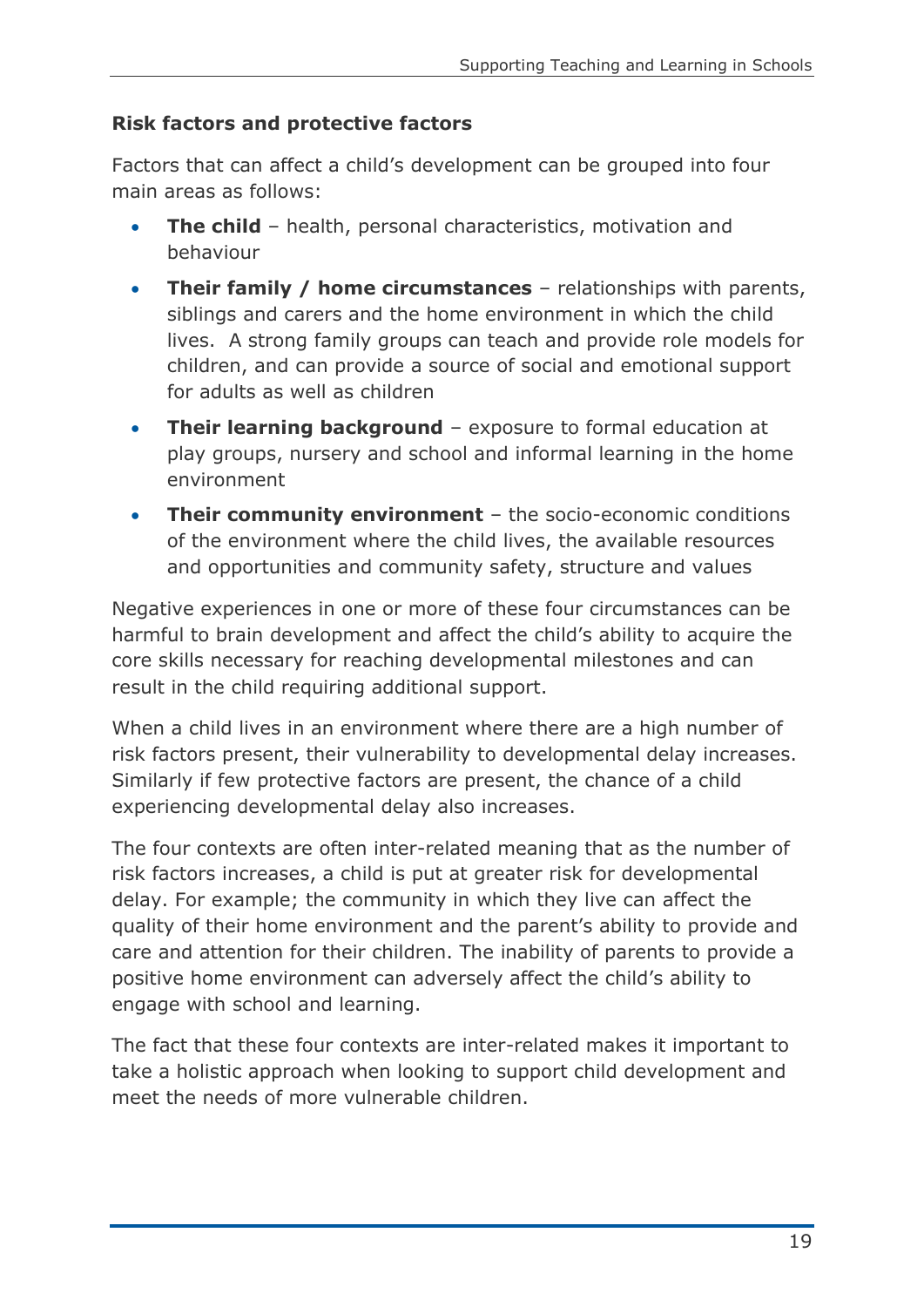# **Political solutions**

Recent Governments have focused much attention on reducing the number of children living in poverty and lessening the impact of poverty on child development and life chances. As a result of their studies, the Government set up a programme called Sure Start, which is a series of children's centres located in areas of poverty and deprivation aimed at helping children and their families. These centres provide a number of services e.g. education, health and social services, who all work together with families to improve children's futures.

Other Government initiatives that aim to reduce the impact of poor economic well being and other factors on a child's development include:

- **Financial support**. Family tax credits to help families financially
- **Children's and Young People's Trust**. This has joint working between all agencies at local authority level

# Monitoring development and making interventions

Monitoring development through observations, making assessments and targeting interventions can help lessen the likelihood of delays for children who are already at risk and can also prevent children who are not at risk from becoming at risk.

#### **Observation**

Observation involves watching and listening to a child or young person in order to gather information about their behaviour and their stage of development.

# Methods of observing children and young people

Some methods used to make developmental observations are as follows:

- **Checklist**  the child's development is checked against a list of specific 'milestones' that should be reached at a certain stage
- **Graphs and charts**  these are quick and easy to collate, but they can only provide general information
- **Naturalistic**  a factual description of what the observer sees and hears during the normal course of naturally occurring events
- **Structured**  a factual account that describes how a child tackles a pre-set activity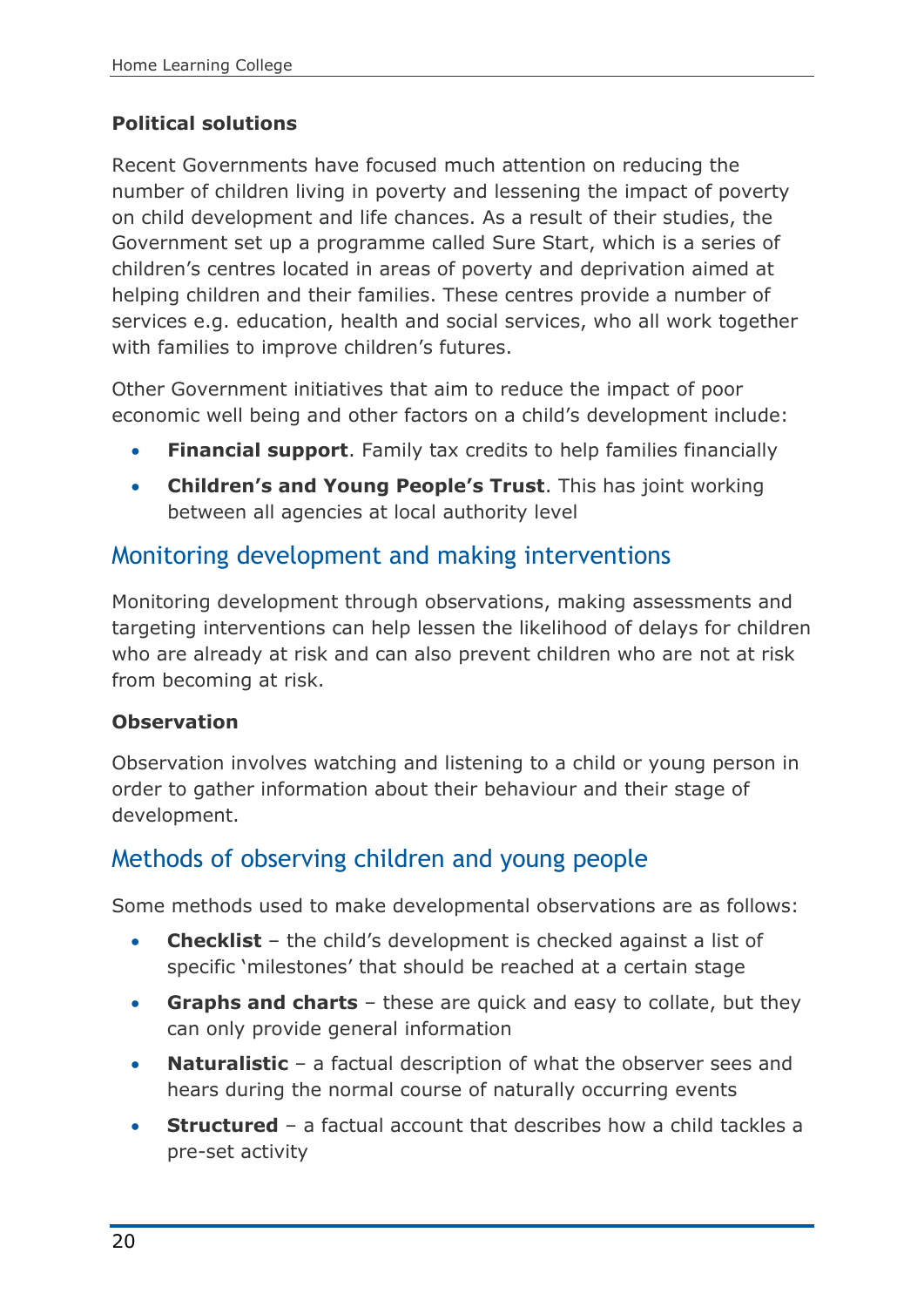- **Focus child**  the focus is on one child for a specific amount of time. Events are recorded using pre-coded categories
- **Time sample**  the recording of information at regular intervals throughout a session
- **Event sample**  a description of specific types of behaviour or events over a period of time
- **Diary/longitudinal study**  these are separate observations done over a period of weeks or months

Because children usually acquire developmental milestones or skills during a specific time frame or "window", practitioners can predict when most children will learn different skills. If a child is not learning a skill that other children of the same age are learning, that may be a "warning sign" that the child may be at risk for developmental delay.

Early diagnosis of developmental delays will enable the education system to cater for those individuals who require some form of specialist education in terms of extra resources.

# Early intervention services

Early intervention services include a variety of different resources and programmes that provide support to enhance a child's development. These services are specifically tailored to meet a child's individual needs.

# **Services include:**

- Assistive technology (devices a child might need)
- Audiology or hearing services
- Counselling and training for a family
- **•** Educational programmes
- Medical services
- Nursing services
- Nutrition services
- Occupational therapy
- Physical therapy
- Psychological services
- Respite services
- Speech/language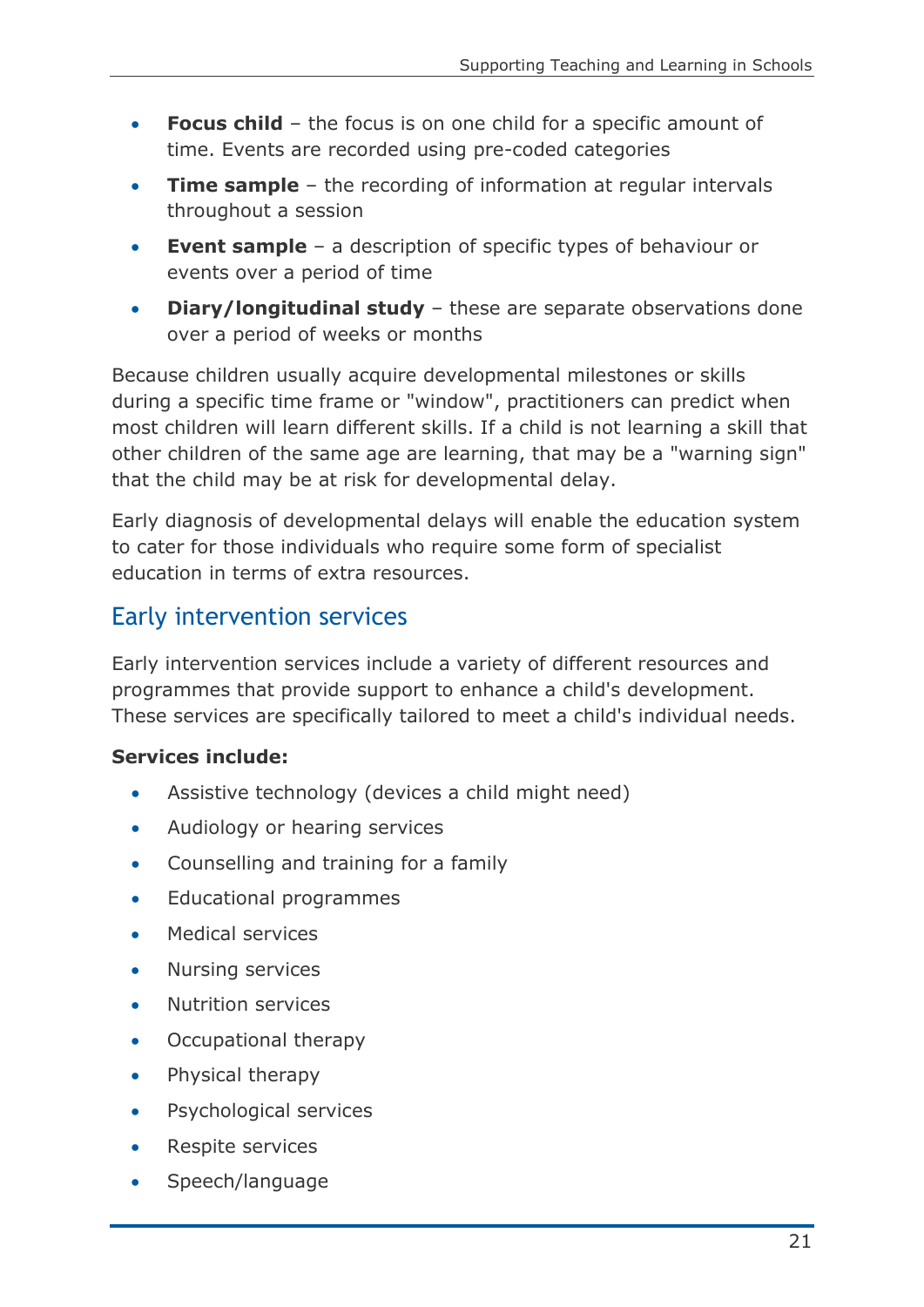# Identify and meet any additional educational needs

The Education Acts and the SEN Code of Practice provide frameworks for settings to identify and meet any additional educational needs.

The Education Act 1996 states that a child or young person has special educational needs if *"he or she has a learning difficulty which calls for special educational provision to be made for him or her".* 

Children with special educational needs all have learning difficulties and/or disabilities that make it harder for them to learn than most other children of the same age. These children may need **extra** or **different help** from that given to other children of the same age. The extra or different help could be a different way of teaching certain things, some help from an extra adult, or the use of a particular piece of equipment like a computer or a desk with a sloping top.

Children may require extra or different help because they suffer from one or more difficulties such as:

- Physical or sensory difficulties
- **Emotional and behavioural problems**
- Problems with thinking and understanding
- Difficulties with speech and language
- How they relate to and behave with other people

These problems could mean that a child has difficulties with all of their school work or problems could arise in particular areas of their work such as:

- Understanding information
- Reading, writing and number work
- Expressing themselves or understanding what others are saying
- Behaving properly in school
- Organising themselves
- Forming relationships with other children or with adults

Many children will require extra help at some point during their education. Schools and other organisations can usually help most children overcome any barriers their difficulties present both quickly and easily. But there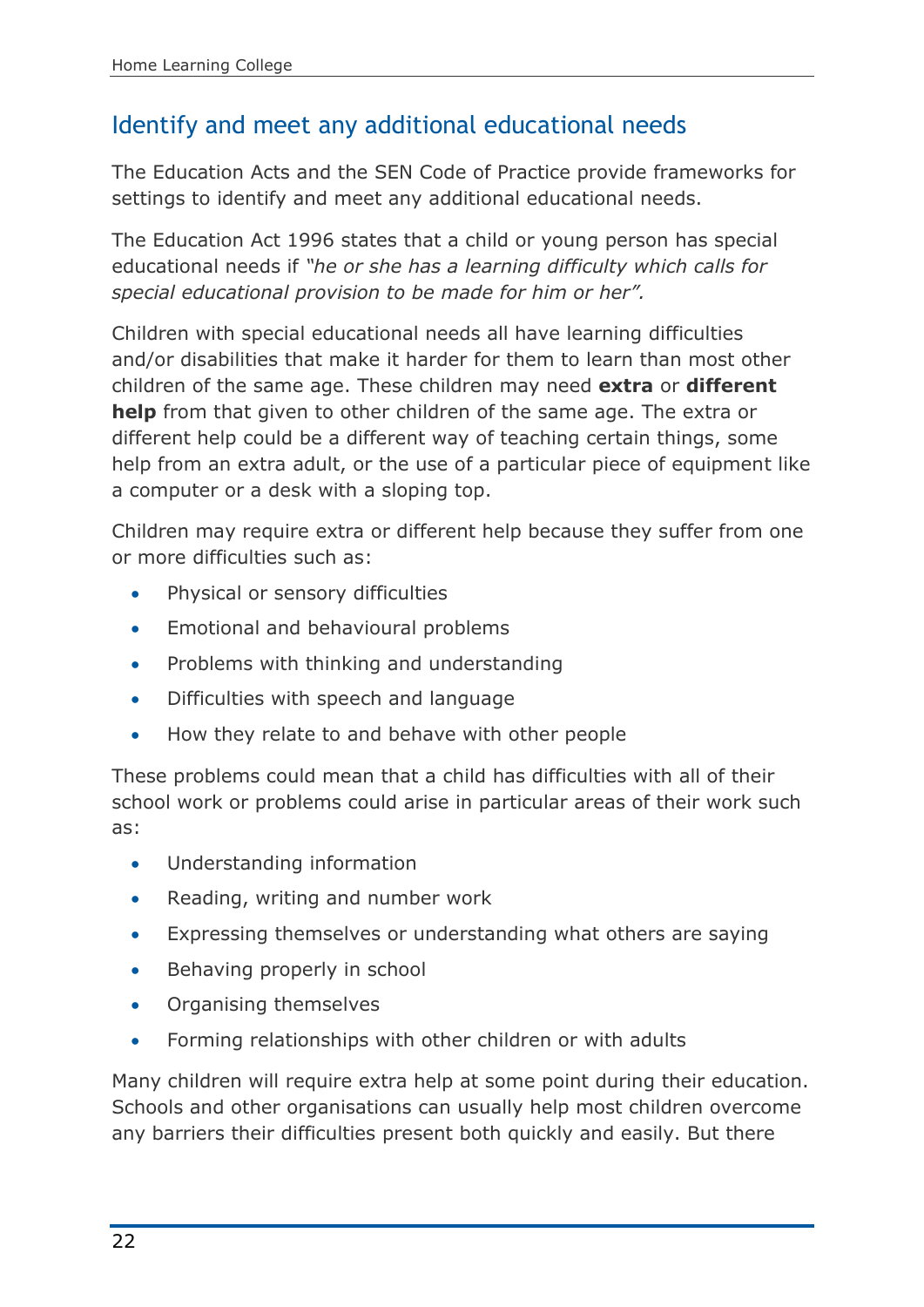are a few children who will require extra help for most or all of their school years.

The law says that children do not have learning difficulties just because their first language is not English, but of course some of these children may have learning difficulties in addition.

To help make an early identification of those children who may have special educational needs, schools must regularly measure children's performance and progress. These assessments can be made by referring to:

- Ongoing observation and assessment monitored by the teacher
- Standardised screening or assessment tools
- The outcomes from baseline assessment results
- The objectives specified in the National Literacy and Numeracy Strategy Frameworks
- The level descriptions within the National Curriculum at the end of a key stage

# A graduated response to possible SEN

The SEN Code of Practice recommends that schools and LEAs should provide a graduated response to helping children who appear to have learning difficulties. It suggests that interventions are gradually increased, seeing whether less intrusive interventions can help initially, before commencing any statutory assessment and statementing procedures.

The aim of any intervention is to provide as much help as is required, but not to intervene more than is necessary. The three levels of support that are set out in the Code of Practice are:

- 1. School Action (or Early Years Action for younger children)
- 2. School Action Plus (or Early Years Action Plus for younger children)
- 3. Provision outlined in a statement of SEN

# **School action**

Once practitioners have identified that a child has special educational needs, the setting should intervene through School Action (or Early Years Action for younger children). At this level of support the class teacher, the school's special educational needs coordinating officer (SENCO), a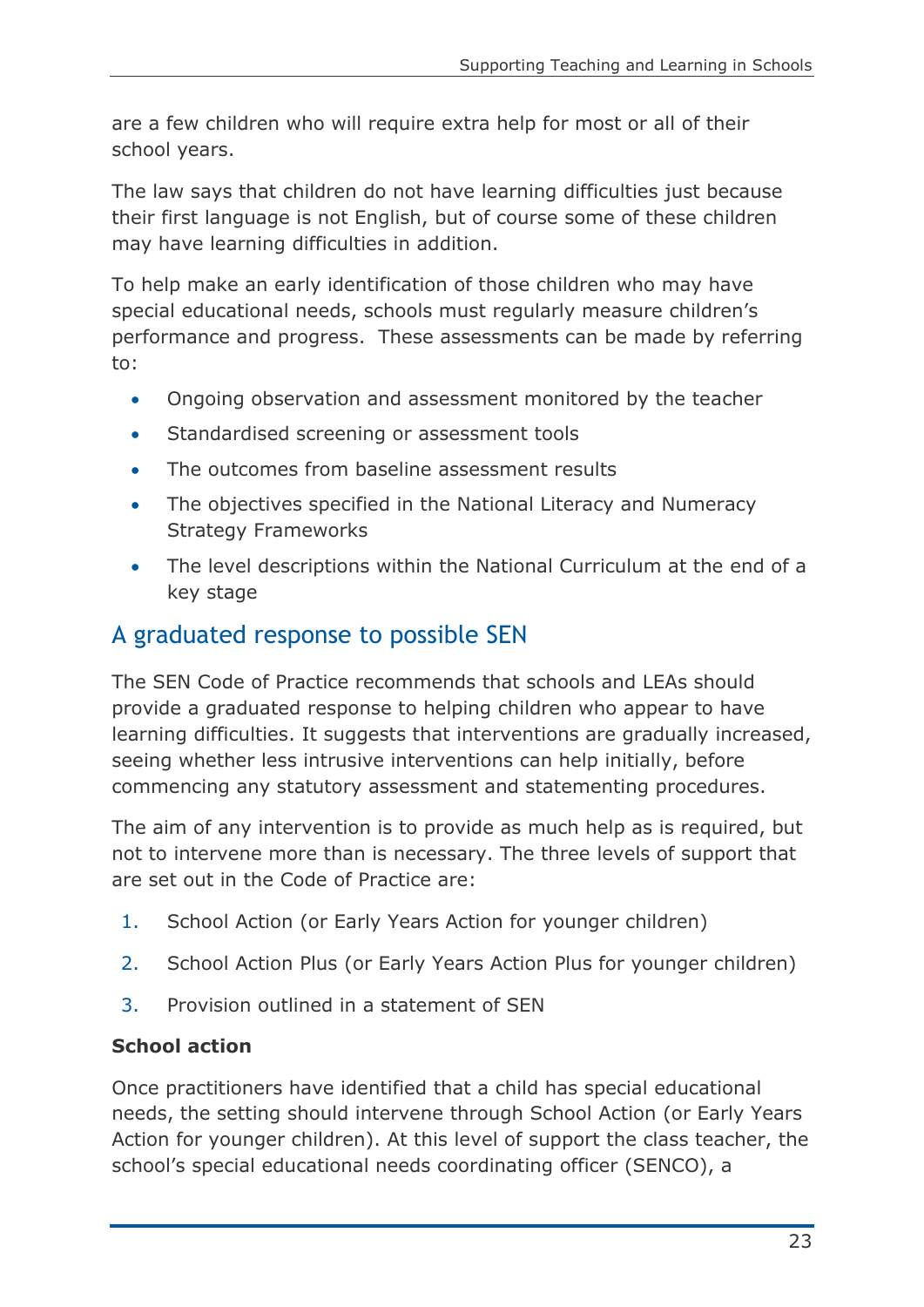Learning Support Assistant (LSA) or another member of the school's staff gives the child extra help. The child has an Individual Education Plan (IEP) which gives details of the targets the pupils must work towards and the action/support that is required to help them to achieve those targets. IEPs will usually be linked to the main areas of literacy, mathematics, behaviour and social skills.

The parents must be consulted and involved so that they too can help their child at home, in line with what the school is doing. The aim of School Action is to make it possible for the child to progress to the point where they no longer need extra help.

# **School action plus**

If the intervention made as a result of School Action is not helping the child to meet his/her targets, the SENCO may need to seek advice and support from external sources, such as teaching support services and other agencies. An Educational Psychologist might be consulted to plan what forms of intervention might best help the pupil achieve the targets set out in his/her Individual Education Plan (IEP). This kind of intervention is referred to as School Action Plus (or Early Years Action Plus for younger children). The aim of School Action Plus support is to enable a child to progress so that they move from School Action Plus to School Action, or no longer need any extra help at all.

# **Individual Education Plan (IEP)**

Children who are recognised as having SEN are entitled to an Individual Education Plan (IEP) as part of the School Action or School Action Plus process. An IEP should record what is different from, or additional to, those arrangements that are in place for the rest of the group or class.

An IEP is written by the class teacher to help the parents and the school identify the child's needs and to target areas of particular difficulty. Typically they focus on three or four targets that match the child's needs. This document records the strategies that are to be employed to enable the child to progress. It should also show the steps that are to be taken to support the child's learning and set a date for reviewing their progress.

It will normally include information about:

- Learning targets for the child to reach in a given time
- Who will support the child and how that support will be organised
- What materials and methods should be used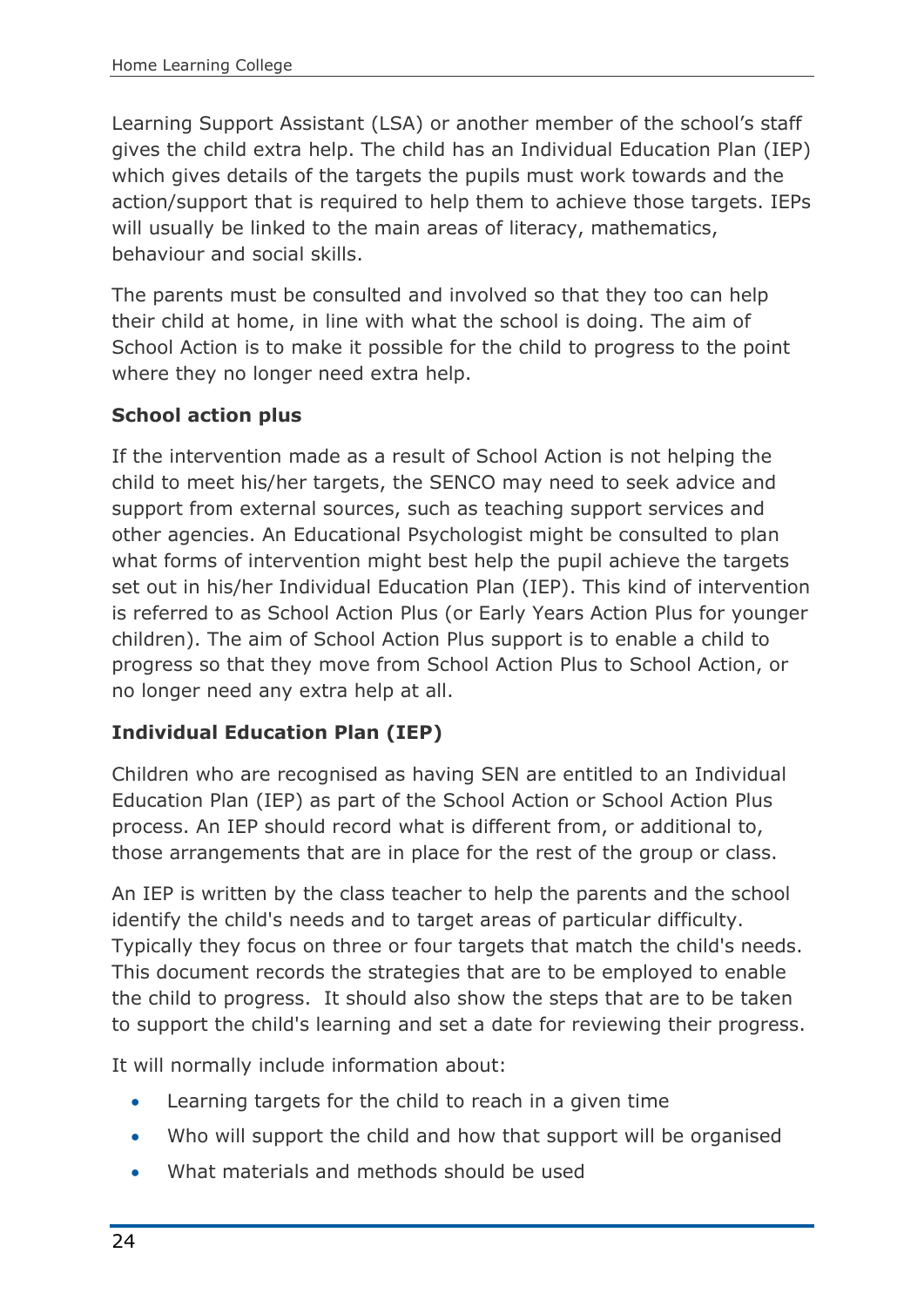- How success in the target areas will be measured
- What contribution a parent can make
- The review date
- Outcomes (recorded at the review)

It may not always be possible to set measurable targets for every area of the curriculum, nevertheless, where targets are used, they can help individual pupils to focus energy and resources on raising standards in critical areas of the child's school life.

Individual plans help a pupil to gain access to learning because they set out how that pupil will:

- Participate fully in any physical or practical activities
- Use all their available senses and experiences to develop understanding
- Be supported to develop communication, language and literacy skills
- Be helped to manage their behaviour and to take part in learning effectively and safely
- Be helped to manage strong emotions enabling them to participate in learning

Where appropriate, teachers should work closely with representatives of other agencies.

#### **A statutory assessment**

In a great many cases, the individual needs of a child with SEN can be met via access to specialist approaches and equipment or to alternative or adapted activities that are available through School Action or School Action Plus. But there are a few exceptional circumstances, where children require more support than these two processes can provide.

If the child does not make the expected advancement despite these measures, the school can ask the local education authority (LEA) to carry out a Statutory Assessment of special educational needs. The Statutory Assessment is a formal process where the LEA seeks advice from a number of different sources, for example:

- Educational advice
- Parental advice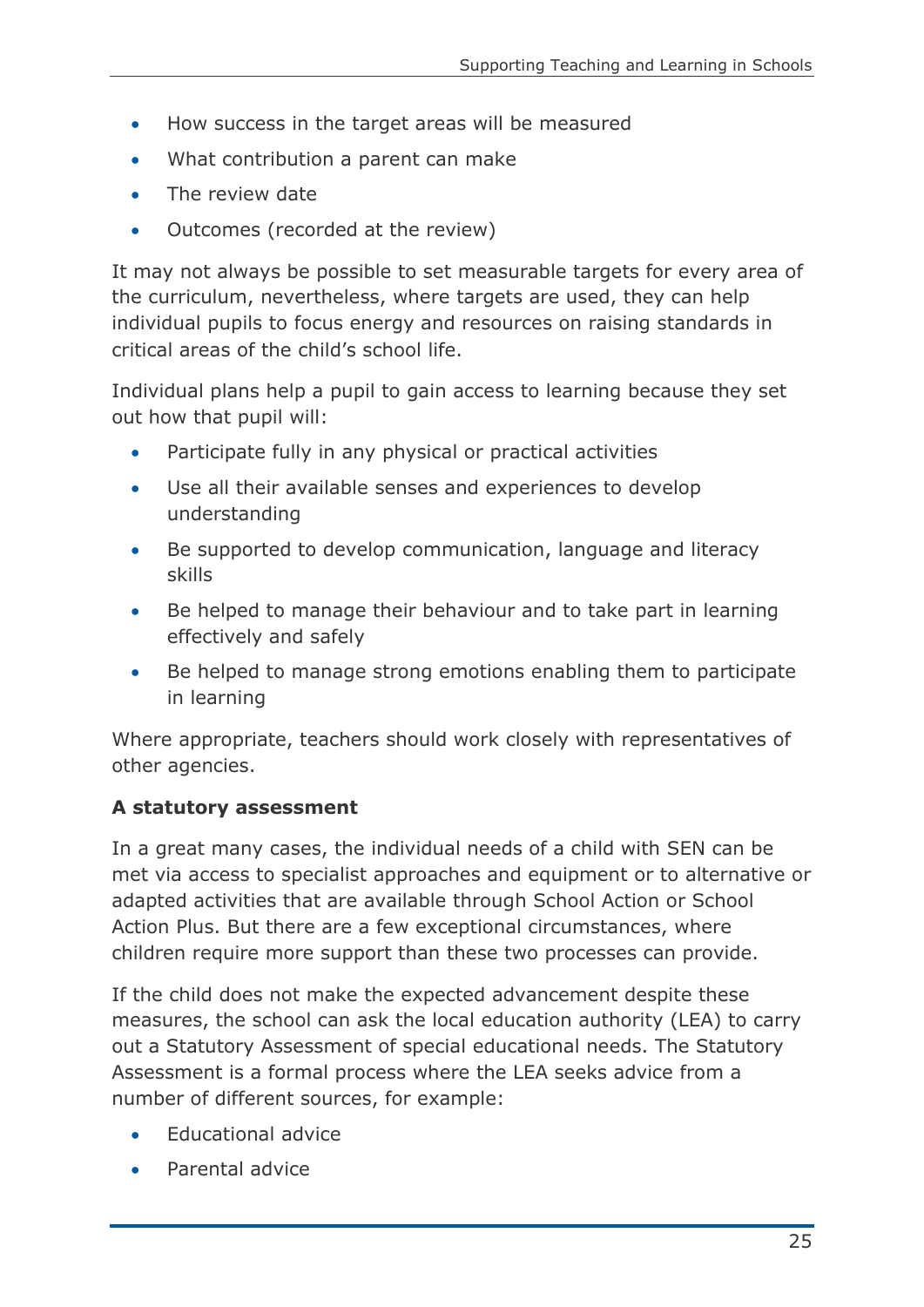- Medical advice
- Psychological advice
- Social services advice
- Any other advice which is considered desirable

At the end of the process the LEA will decide whether or not to issue the child with a statement of special educational needs. This statement describes all the child's needs and special help requirements.

#### **Possible outcomes of the assessment**

*If the statutory assessment confirms that the provision made by the school or early education setting is appropriate but the child is not progressing, or not progressing sufficiently well, the LEA should consider what further provision may be needed and whether that provision can be made within the school's resources or whether a statement is necessary.*

*The following are examples of possible approaches:*

- *1. If the LEA concludes that, for example, the child's learning difficulties call for:*
	- *Occasional advice to the school from an external specialist*
	- *Occasional support with personal care*
	- *Access to a particular piece of equipment such as a portable word-processing device, an electronic keyboard or a taperecorder*
	- *Minor building alterations such as improving the acoustic environment*

*The LEA may feel that the school could reasonably be expected to make such provision from within its own resources through School Action Plus.* 

- *2. Where the LEA concludes that a change of placement may be indicated for the child, even if such a change involves moving from a mainstream school to a specialist resource at the same school or another mainstream school, they should consider drawing up a statement*
- *3. If the LEA concludes that, for example, the child's learning difficulties call for:*
	- *Regular and frequent direct teaching by a specialist teacher*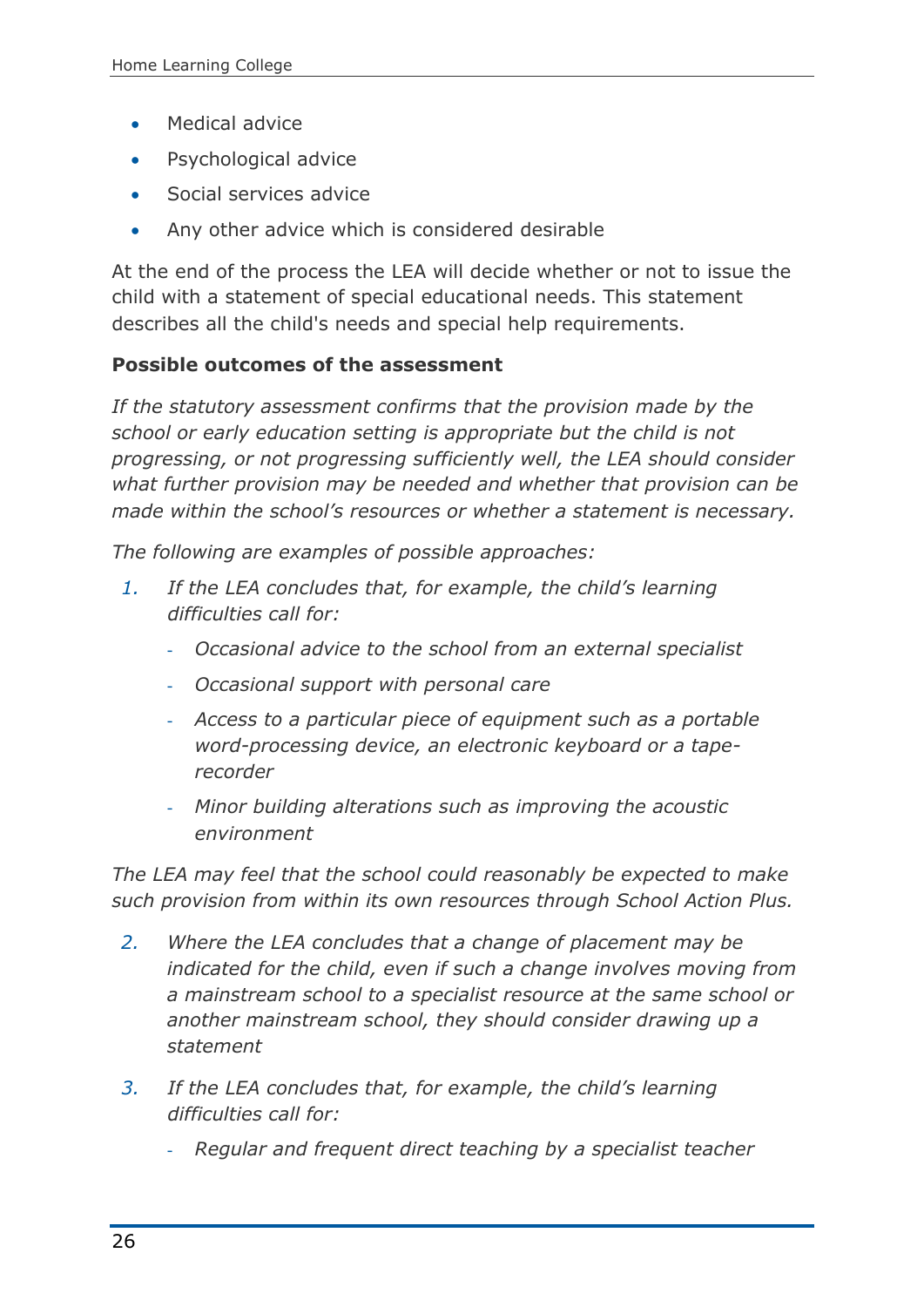- *Daily individual support from a learning support assistant*
- *A significant piece of equipment such as a closed circuit television or a computer or CD-ROM device with appropriate ancillaries and software*
- *The regular involvement of non-educational agencies*

*The LEA may conclude that the school could not reasonably be expected to make such provision within its own resources and that the nature of the provision suggests that the LEA should formally identify in a statement the child's needs, the full range of provision to be made and the review arrangements that will apply.* 

*4. Where the LEA concludes that a day or residential special school placement might be necessary, they should draw up a statement*

*The LEA's conclusions will, of course, depend on the precise circumstances of each case, taking into account arrangements for funding schools in the area.*

*Special Educational Needs – Code of Practice*

#### **Statement of special educational needs**

Within 12 weeks of beginning an assessment the local authority should normally inform the parents whether they are going to write a statement.

Where the local authority has carried out an assessment and decided that the school could not reasonably be expected to make such provision within its own resources, they will record all the information they have in a statement of special educational needs (usually just called a 'statement').

A statement of special educational needs sets out a child's needs and the help they should receive. It is set out in six parts:

- 1. Part one gives general information about the child and lists the advice the authority received as part of the assessment
- 2. Part two gives the description of the child's needs following the assessment
- 3. Part three describes all the special help to be given to meet the child's needs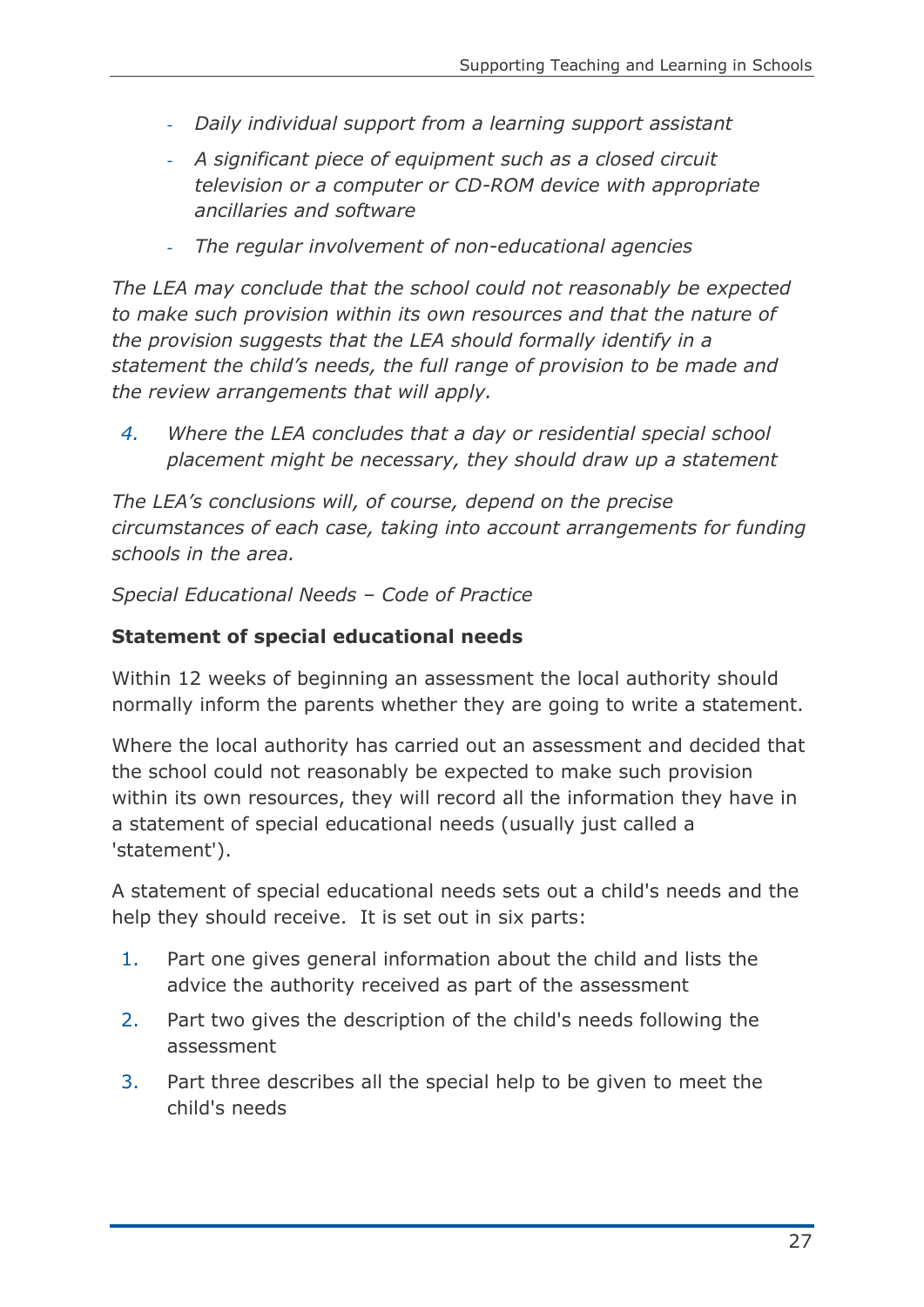- 4. Part four gives the type and name of the school the child should go to and how any arrangements will be made out of school hours or off school premises
- 5. Part five describes any non-educational needs the child has
- 6. Part six describes how the child will get help to meet any noneducational needs

The parents are sent a draft statement before the local authority completes the final version. It will be complete except for part four, which will be left blank. Parents then have 15 days to review the draft statement and have the right to disagree with its contents and to say which state school, non-maintained special school or independent school, they would like their child to go to. If parents have any issues they wish to discuss they can ask for a meeting with the local authority, after which they will be given another 15 days to ask for a further meeting if they consider it necessary. Within 15 days of their last meeting, they can send in any more comments.

The local authority must complete the final statement within eight weeks of making the draft statement. It will send a copy of the final statement to the parents, this time part four will state the name of a school which their child will attend. The statement starts as soon as the local authority completes it.

#### **Annual review meeting**

The statement is reviewed annually to ensure that any extra support continues to meet the child's needs. The child's school will invite the child and his/her parents to the review meeting and ask them to comment on the child's progress over the past year. During this meeting they will all look at written reports and consider whether the child's statement needs changing at all.

Following the meeting, the school will send parents a copy of its report which recommends any agreed changes to the statement. The local authority will also receive a copy.

# Definition of disability

The **Disability and Discrimination Act** defines a disabled person as someone who has *"a physical or mental impairment which has a substantial and long-term adverse effect on his or her ability to carry out normal day-to-day activities."*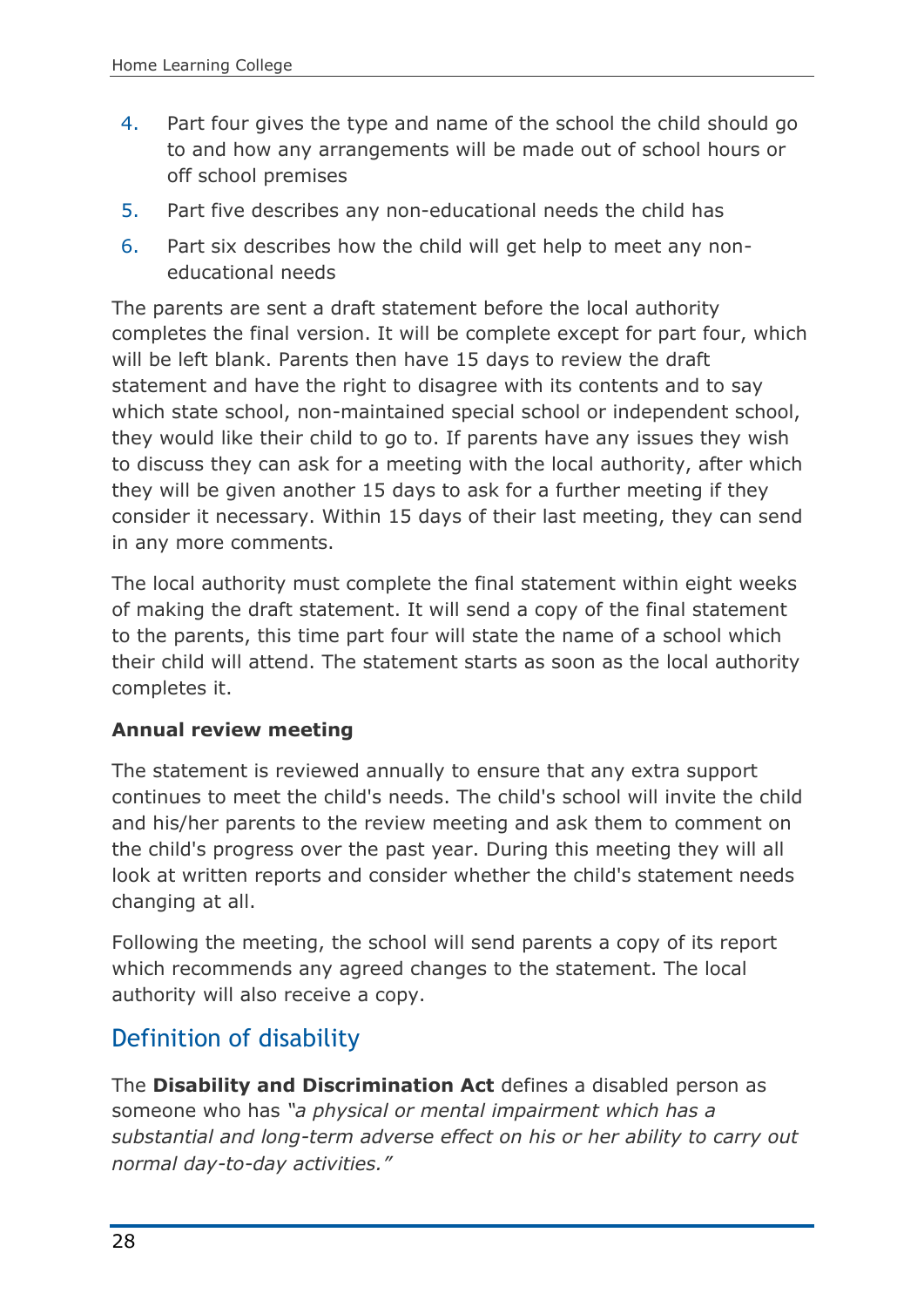*"Long term" means at least 12 months. "Substantial" means "more than minor or trivial."*

This definition covers pupils with physical, intellectual or mental impairments. This might include those children who have a sensory impairment, a learning disability, ADHD, tourettes syndrome, severe dyslexia, diabetes, epilepsy, incontinence, AIDS, severe disfigurements or progressive conditions like Muscular Dystrophy.

# **How is disability different from special educational needs?**

A child who is defined as having a disability might have a condition which leads to a learning difficulty. That difficultly may require a special educational provision to be made. However, not all children who are defined as disabled will have SEN. For example, pupils with severe asthma, arthritis or diabetes may not have SEN but will have disability rights.

Many children who have SEN will also be defined as being disabled. But this is not always the case.

# **Duties under the Disability and Discrimination Act**

Disability and Discrimination Guidance issued to schools sets out the extent of the duties and action that schools should take. The duties specified under the DDA are there to ensure that disabled pupils are not discriminated against and seek to promote equality of opportunity between disabled and non-disabled pupils.

Since September 2002 it has been unlawful for schools to discriminate against disabled pupils in respect of:

- Admissions to school
- Education and related services
- Exclusions from school

To make sure that schools comply with their duties under the Disability and Discrimination Act, Ofsted, the schools' inspectorate, now judge the extent to which a school carries out its obligations, whenever they undertake a school inspection.

Schools and Local Education Authorities (LEAs) are also under a duty to develop Accessibility Plans and Strategies which must set out how the physical environment, the curriculum and any written information it provides will be made more accessible to the disabled.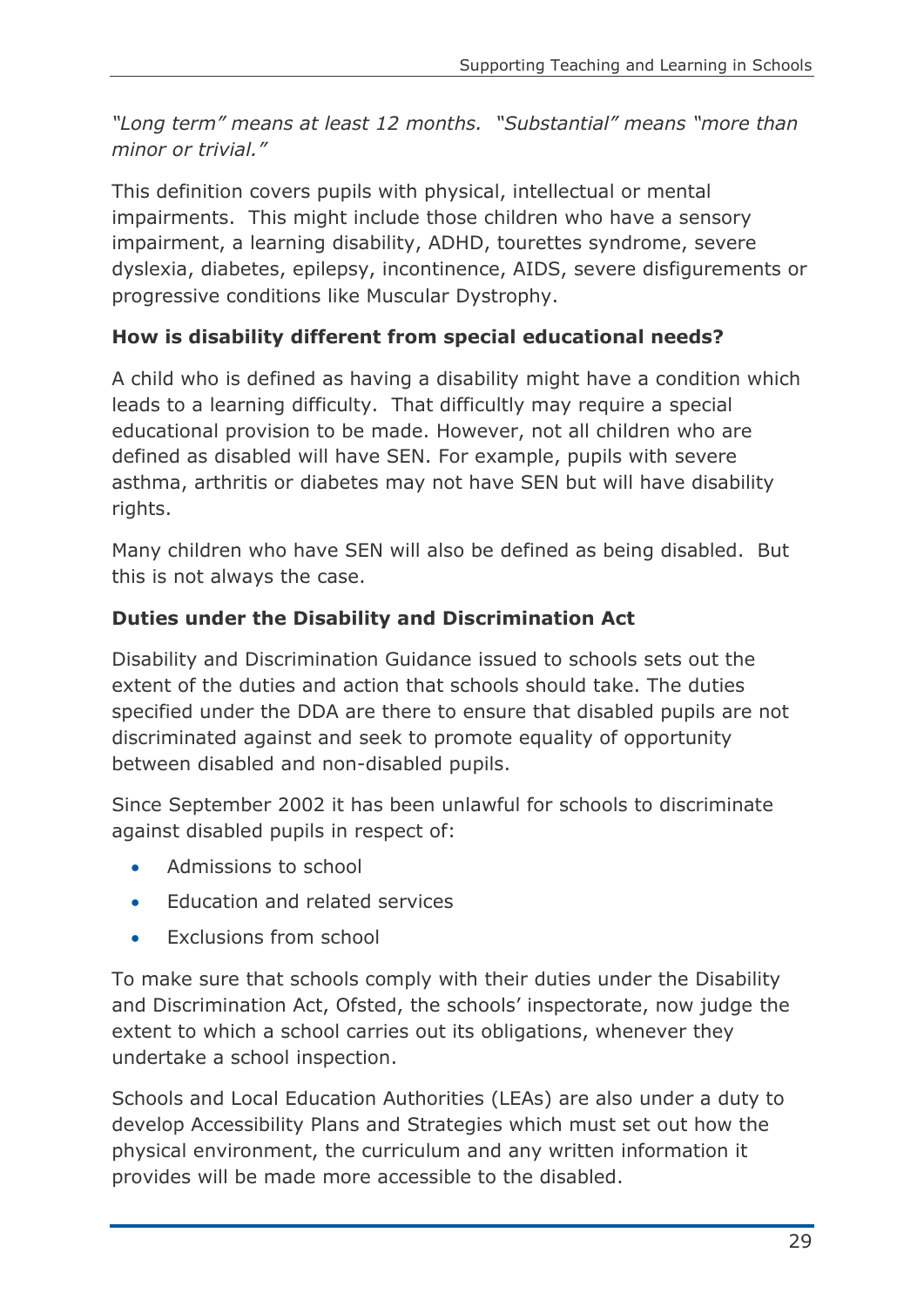#### **Formulating an accessibility plan**

Each school's governing body is responsible for developing an accessibility plan and for implementing the actions set out in it. The plan could be a separate document or it could be included in the school's existing Special Needs Policy. The key points of the Accessibility Plan that explain how the school makes itself accessible to disabled pupils should also be included in the school prospectus and the governing body's Annual Report to Parents.

This plan must describe the school's strategies for:

- Maximising access to the school curriculum. This covers not just the teaching and learning that takes place in the school, but also the wider curriculum such as participation in school visits, after school clubs, or sports and leisure activities
- Improving the presentation of written information such as timetables handouts, textbooks and information sheets that are handed out to disabled pupils
- Improving physical access to the school environment this also includes any physical aids that assist a pupil's access to education

The regulations made under the DDA 2005 also place specific duties on schools and local authorities to publish a Disability Equality Scheme (DES). A DES is a set of plans and strategies designed to meet the needs of other disabled users of the school premises and services such as disabled staff and disabled parents.

#### **Individual plans for pupils with disabilities**

Not all pupils with disabilities will necessarily have special educational needs. Therefore an IEP issued as part of School Action or School Action Plus is not always necessary. Many disabled pupils learn alongside their peers with little need for additional resources other than the aids which they use as part of their normal daily life, such as a wheelchair, a hearing aid or equipment to aid vision.

When teachers are required to develop individual plans for pupils with disabilities, they must ensure that these pupils are enabled to participate as fully and as effectively as possible within the national curriculum.

Individual plans for pupils with disabilities should enable effective participation by: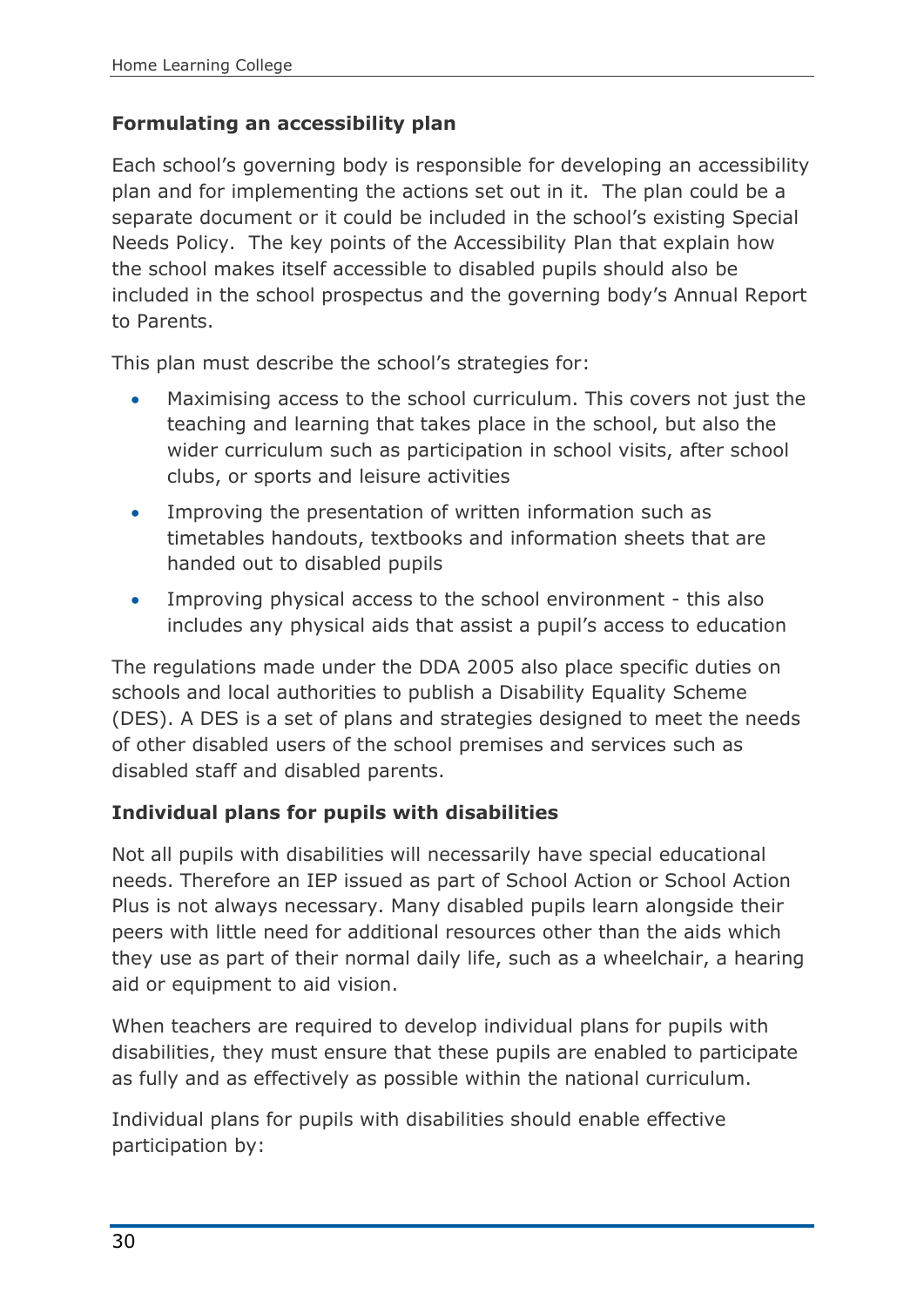- Identifying those aspects of programmes of study and attainment targets that may present specific difficulties for individuals
- Allowing sufficient time so that pupils can complete tasks satisfactorily
- Planning opportunities that aid the development of skills in practical aspects of the curriculum where necessary

# Referring concerns about children/young people

The relationship between the learning support practitioner and the teacher is all-important. For both parties' to perform effectively there has to be mutual respect and consideration and good two-way communication.

As part of the ongoing communications between yourself and the teacher, you should make sure that you are given information relating to your job's role, responsibilities and boundaries. This includes ensuring that you:

- Understand the importance of the support that you provide
- Understand your own role and its limits
- Know about local resources and how to access information
- Know about organisational procedures and relevant legal frameworks
- Are aware of appropriate referral routes within your own setting and to other agencies

This information will enable you to react in an appropriate manner if you identify any situations that arise which are outside your area of responsibility.

# **Situations outside your area of responsibility**

When supporting children and young people to participate in programmes and activities, it is important to observe and monitor any changes in their behaviour or attitude and seek extra support and advice when the support they require is outside your area of competence or responsibility.

You must take appropriate action:

 To address any problems that arise when implementing the agreed programmes and support activities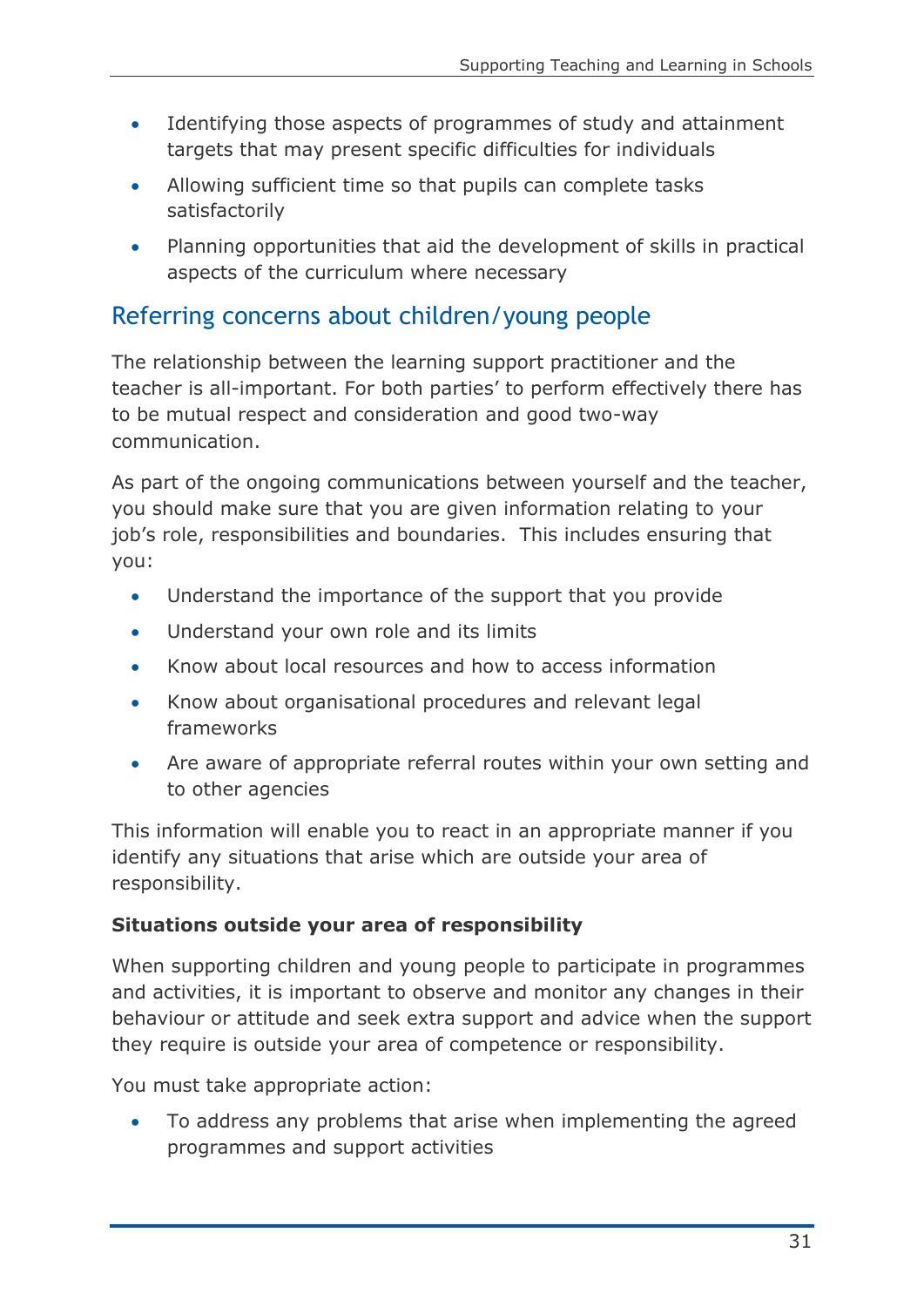- When you identify any changes in children and young people as they participate in programmes and support activities
- When children and young people identify any changing needs, wishes and preferences for programmes and support activities and the support they are receiving to participate in them

Always seek additional help to address your own personal and emotional needs when supporting children and young people to participate in programmes and support activities.

# Interventions to support the Speech, Language and Communication Needs (SLCN) of children

**Speech** is the generation of the patterns of sounds that form the words and sentences (language) that are used to express thoughts. Some children and young people may have difficulties using the correct speech sounds even if they possess well developed communication and language skills.

**Language** is the structure in which words are used. The language system is made up of several components:

- **Grammar** how words are amalgamated to make sentences, and how they change to convey different tenses
- **Vocabulary** is the set of words that are used
- **Pragmatics** the appropriate use of language in different situations, for example understanding what a question is and that it requires an answer
- **Semantics** understanding that words can have different and wider meanings and can be used in many different ways

These skills are necessary for both the understanding and the production of words and sentences, and children may have difficulties in any of these areas.

**Communication** describes the different methods that can be used to pass on information to others, such as words (spoken or written), sounds, pictures, symbols, non-verbal communication such as gestures or a signing system.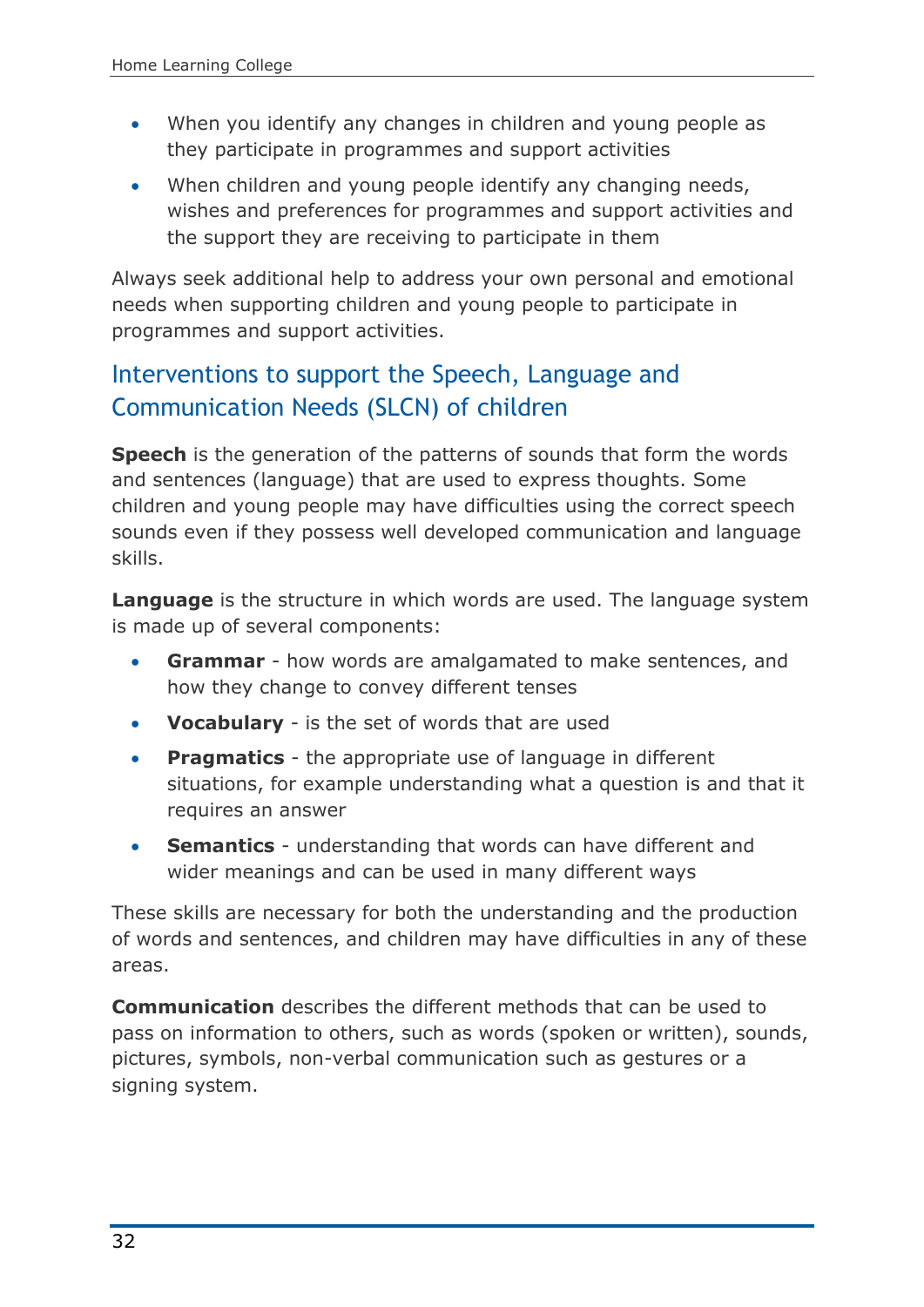# Causes of speech, language and communication problems

Speech, language and communication problems might occur for a variety of reasons including:

- Speech and language delay, impairments or disorders
- Specific learning difficulties e.g. dyslexia, dyspraxia
- Autistic spectrum disorder
- Permanent sensory or physical impairment including deafness and visual impairment
- Moderate, severe or profound learning difficulties affecting a child's ability to communicate and interact with others

It is essential that all practitioners who work with children and young people have the appropriate skills and knowledge to be able to promote speech, language and communication development, identify any children who are experiencing difficulties and effectively support children and young people who have additional speech, language and communication needs (SLCN).

# **Effects of speech, language and communication problems**

Difficulties with speech, language and communication affect children in a variety of ways according to the severity of the problems they experience. Difficulties in these areas have the potential to influence the child's ability to perform in one, some or all of the following areas:

- Read, write and spell
- Make new friends, socialise and interact with others
- Access play and learning opportunities
- Listen to and understand information and instructions
- Learn new words and use them appropriately
- Understand concepts and ideas
- Answer questions and share their thoughts and ideas with others
- Ask for explanations or assistance

As a result children with speech, language and communication problems may require some, or all, of the following support:

- Flexible teaching arrangements
- Help in acquiring, comprehending and using language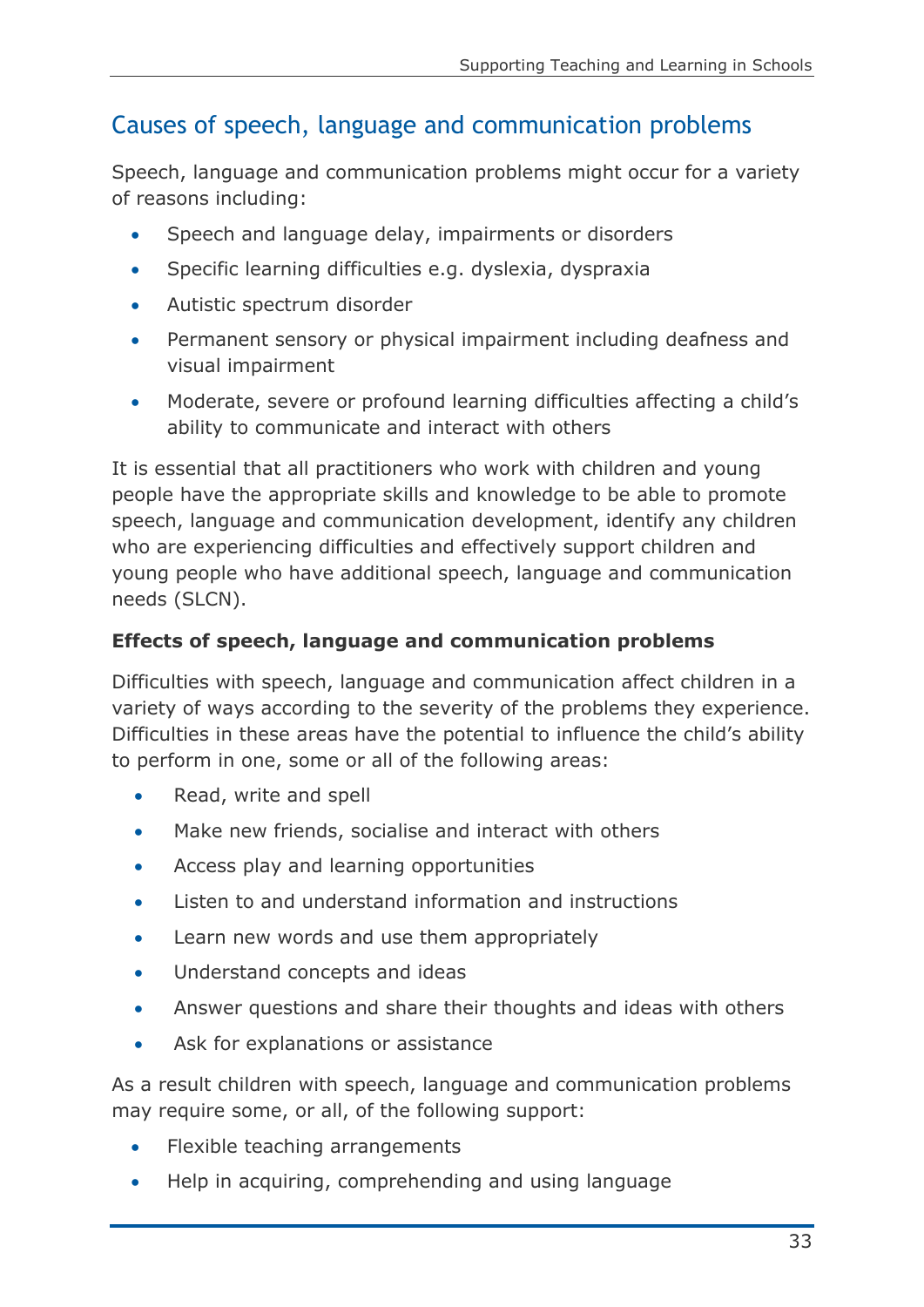- Help in articulation
- Help in acquiring literacy skills
- Help in using augmentative and alternative means of communication
- Help to use different means of communication
- Help in organising and coordinating oral and written language
- Support to compensate for the impact of a communication difficulty on learning in English as an additional language
- Help in expressing, comprehending and using their own language, where English is not the first language

# How speech, language and communication needs are met

If the LEA decides that the child's school in partnership with the LEA or external support services, (such as a Speech and Language Therapist,) can provide some or all of the above support programmes, then the LEA may conclude that intervention should be provided at School Action Plus level. If this action is effective then a statutory assessment will not be necessary. However, if the child does not make acceptable progress through School Action Plus interventions, a statutory assessment should then be considered.

#### **Multi agency teams**

Multi-agency working is about different services, agencies and teams of professionals and staff, working together to provide the services that fully meet the needs of children, young people and their parents or carers.

The need for partnership working is particularly important to the speech and language therapy (SLT) services, as they operate between both health and education services. Ultimate responsibility for SLT provision lies with the NHS, whilst responsibility for carrying out, assessments, and maintaining and delivering statements falls to the local authority.

SEN services such as speech and Language Therapist may be provided directly from the Local authorities or the LEA may appoint them from the statutory, private or voluntary sectors, this could include independent and non- maintained special schools. But whichever sector they come from, these services need to be joined up with others so that the child's family have the information and support that they need to help their child.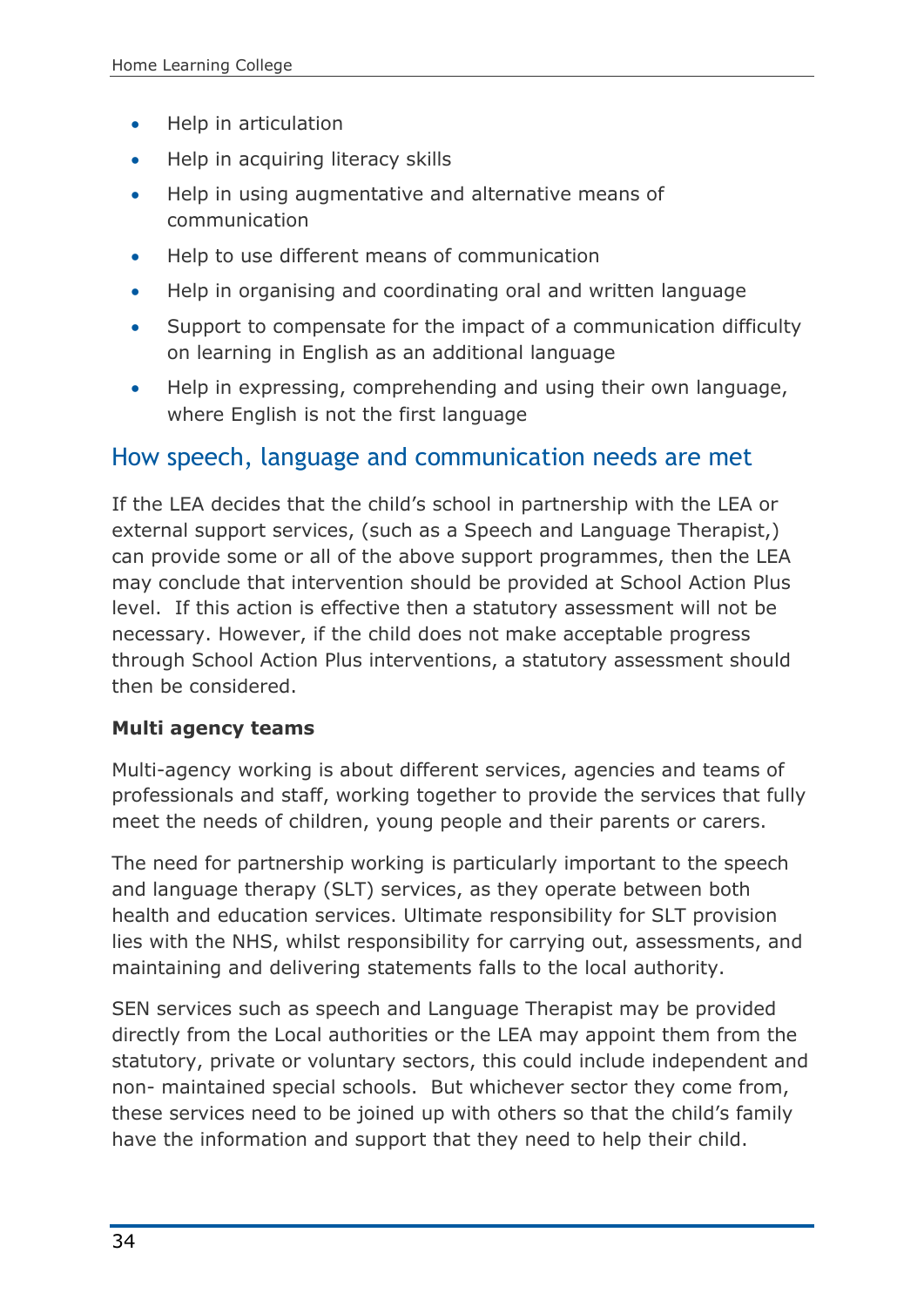# **Speech and language therapy service**

When a child or young person is identified as having a SLCN, targeted and specialist services – like those provided by speech and language therapists – need to be ready to intervene quickly and effectively.

The role of the Speech and Language Therapist is to identify children with speech, language and communication needs and then support such children either by providing consultations or by making direct intervention, whichever is most appropriate to the child's needs.

The service forms a partnership with both the educational setting and the child's parents and can work with a child and his/her family/carers either in the home, a clinic or in the educational setting. So that the child's needs can be integrated into their teaching of the curriculum, there should be a formal liaison process that involves teachers, support staff and healthcare professionals.

# Supporting children with speech language and communication difficulties

The 2006 ICAN report, *'The Cost to the Nation of Children's Poor Communication',* suggests that in some areas of Britain more than 50% of children who enter school have *'transient language or communication difficulties'*. This particular type of problem can be overcome and will not become permanent if the child receives the right support. But there are a much smaller proportion of children have more severe needs that require ongoing support.

#### **Strategies for supporting children and young people with SLCN**

Although each child or young person with SLCN will have specific needs, the following support approaches will enable pupils with communication and interaction difficulties to participate in learning activities and help them develop relationships with others:

 **Alternative and augmentative communication** – Know which form of communication is most appropriate for those children you work with. Alternative and Augmentative Communication (AAC) is the term used to describe extra ways of helping people who find it hard to communicate by speech or writing. AAC helps them to communicate more easily and encompasses many different methods which can be unaided, such as signing, or aided, such as using low tech picture charts or high tech electronic systems. Children who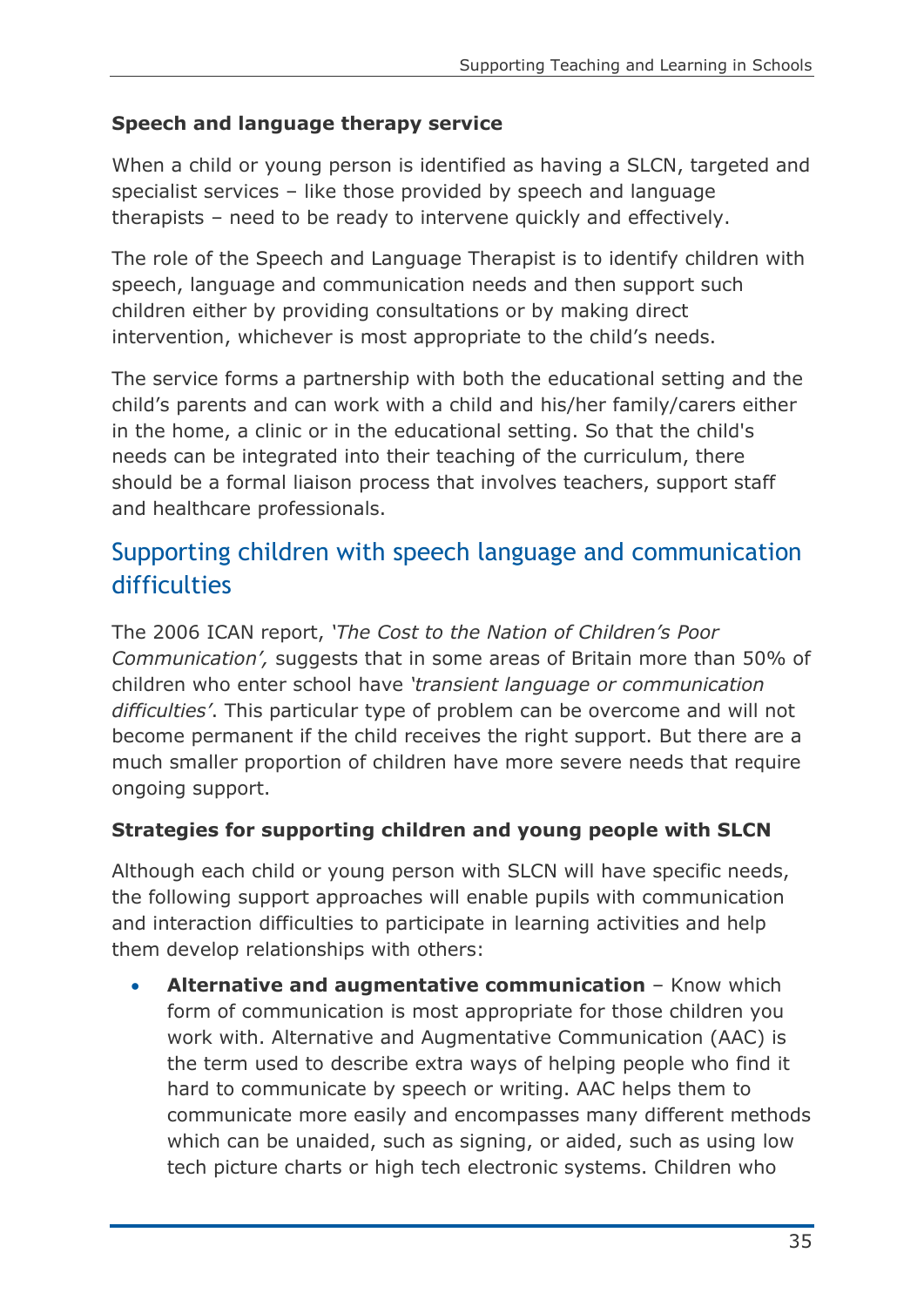need to use AAC and those who support them often need the help of a specialist to help them get the best out of the system they are using

- **Environment** Adapt the room where necessary (e.g. rearranging furniture) and help pupils to use specialised equipment such as audiological and amplification equipment, low-vision devices or speech synthesisers
- **Visual support.** Many children and young people with SCLN learn more effectively through vision than they do through the auditory channel. Making activities concrete and real can enhance understanding and promote confidence. Make the most of this by using:
	- Labels label equipment and activity areas with pictures, symbols, photographs or written labels
	- Visual timetables use pictures, symbols or photographs to create a time-line
	- Visual displays of topics or current activities
- **Noise level.** Bear in mind that if the environment is too noisy, it can be difficult for pupils to listen effectively or focus on tasks in hand; this can be a particular issue in open-plan areas
- **Cognitive processing.** It is important to give children sufficient time to process and understand information so that they can formulate their responses
- **Your vocabulary.** Be aware of the language you use when issuing instructions. Keep information clear, chronological and brief. When explaining points check on a regular basis that the child understands
- **Distractions.** Children with SLCN have to concentrate very hard in order to take in information and process it, so minimising of distractions will help them to focus
- **Make routines clear.** Rehearsing routines several times can help children to become more confident in the environment

For younger children play and activities can promote speech, language and communication. Approaches that help younger children to communicate include the following:

 Know which words the teacher wants you to introduce or practice with the children. Talk to them in ways that help them to expand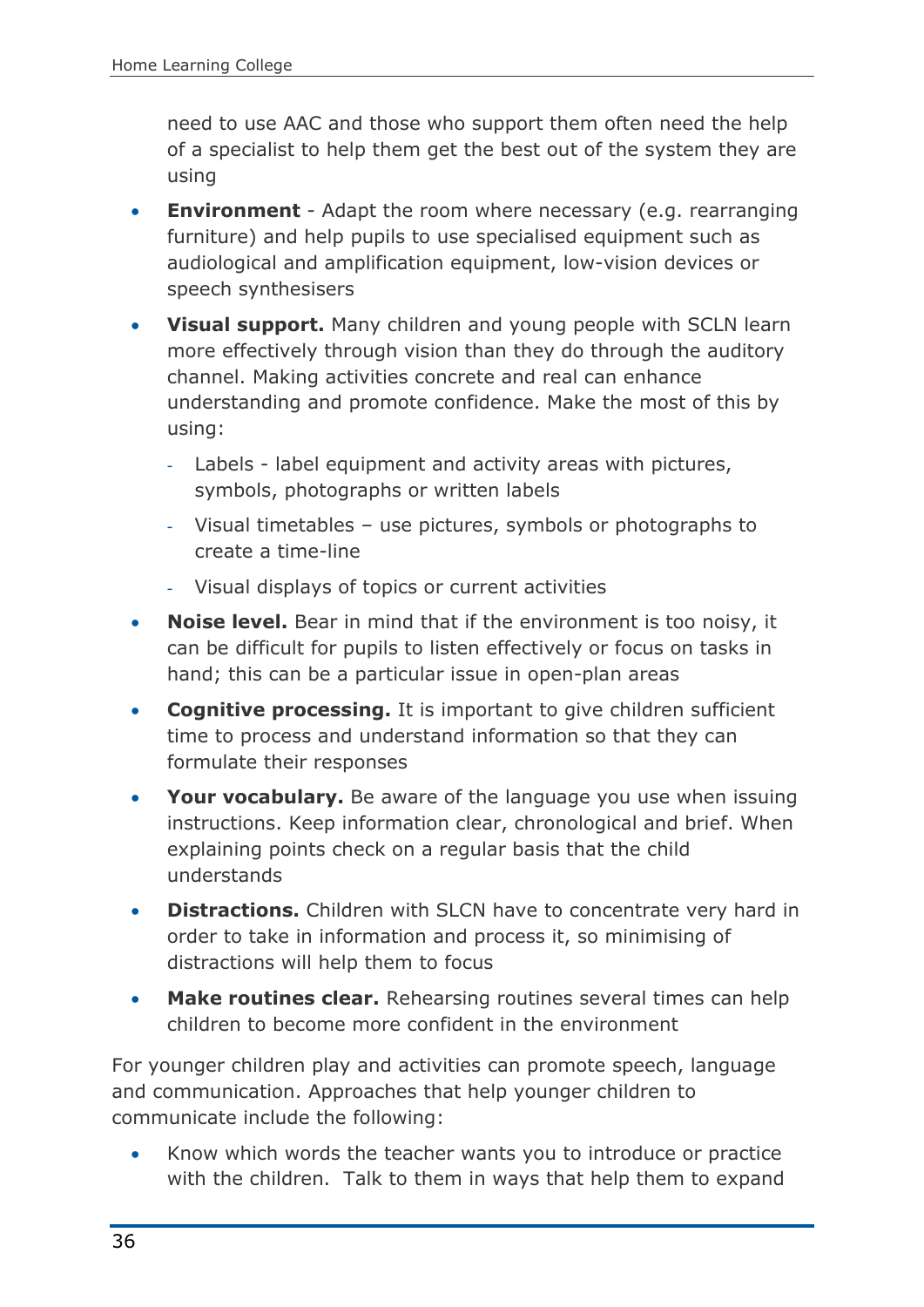their vocabulary, and provide opportunities for them to practice the words and develop their understanding of how to use these new words in different situations

- Research has shown that dialogic book reading is a powerful way of using books to support children's language development (Wasik, Bond and Hindman, 2006). Dialogic book reading is when an adult shares a picture book with a child and discusses with the child what is happening in the story, asks questions, provides additional information, and encourages the child to describe scenes and events from the book
- Talking about and giving a running commentary on what a child is doing whilst they are involved in play will help to support the learning of language. As the child receives an ongoing description of the activity, the child will hear the language that is associated with the activity, without being distracted from it by having to answer lots of questions
- Books, stories, rhymes and songs all have an important part to play, not only in developing children's vocabulary, but also in their language comprehension. Supporting books, stories, rhymes and songs with actions or objects, helps to increase a child understanding
- The outdoor environment can also provide opportunities to expand vocabulary. For example new words can be introduced during experiences on climbing equipment, or looking at plants trees, birds and insects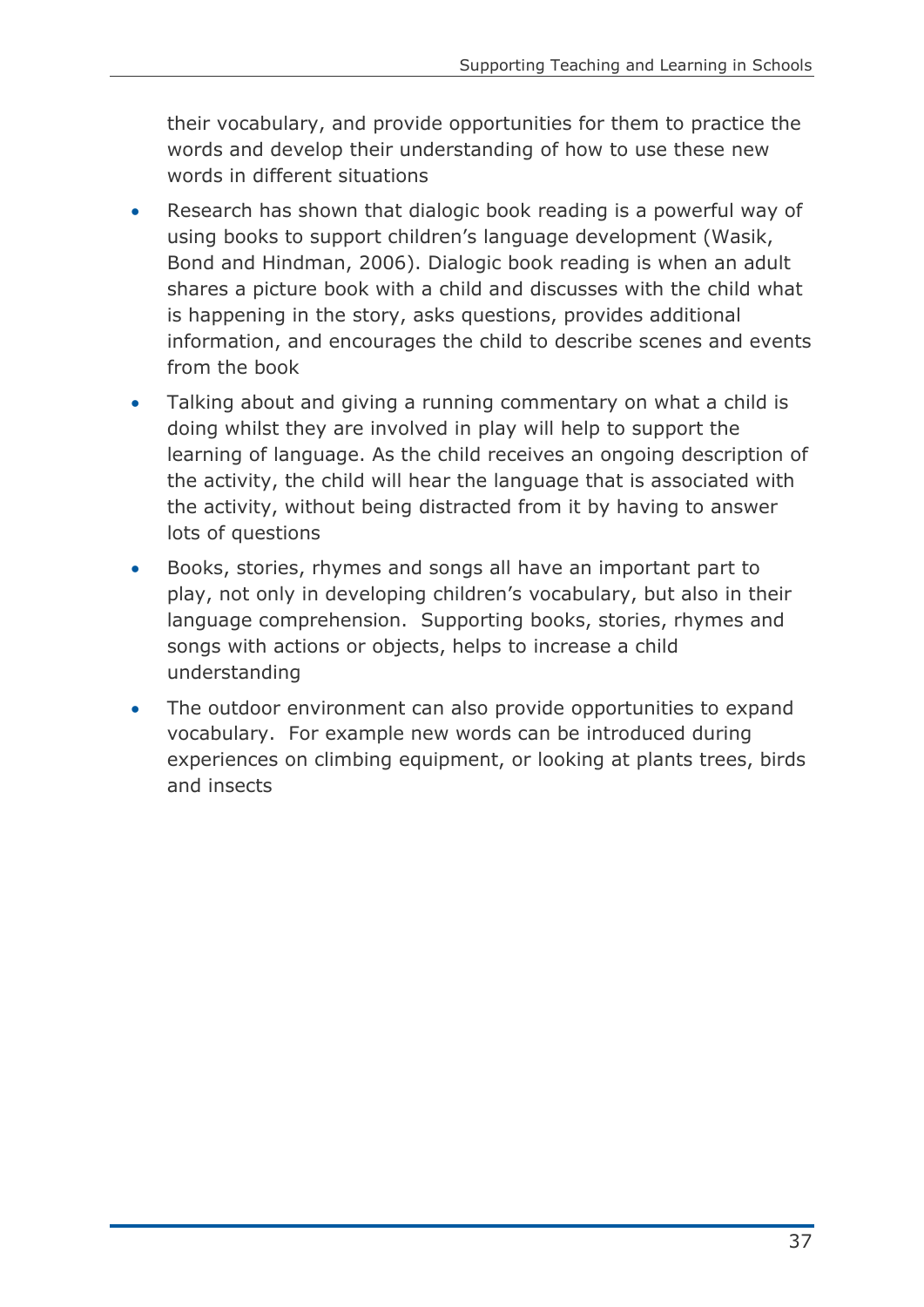# The effects of transitions on children and young people

Children and young people naturally pass through a number of stages as they grow up and develop. Often these stages will present unfamiliar problems that they have to try to cope with, such as moving from primary to secondary school and changing their groups of friends. These changes are commonly referred to as transitions.

The diverse range of transitions faced by children and young people include:

- Starting or moving school
- Illness that they, their parent's, sibling's or friends experience
- Moving from child health services to adult services
- Changing their group of friends
- Puberty
- Bereavement
- Parents splitting up

Young people and children quite often need help and support from both their peers and the adults around them if they are to successfully make the transition to the next stage in their lives. The type and extent of support that they need will differ depending on the child or young person's age, their ability to cope and other individual circumstances.

# How transition can affect development

As children and young people move from one class to the next, one key stage to the next or move from one school to another, it is highly likely that their existing level of learning will decline for a while. Children and young people need time to learn to adjust to a new style of teaching, a different approach, or a new group of children, and as a consequence, their learning may suffer.

It is therefore important for staff to take this into account as they think about how to handle transitions in the school and what can be done to minimise the effects of these changes.

Teachers should share assessment records so that new learning can be based securely on prior knowledge and skills. Also subject coordinators could be involved in making staff aware of the overlap between work at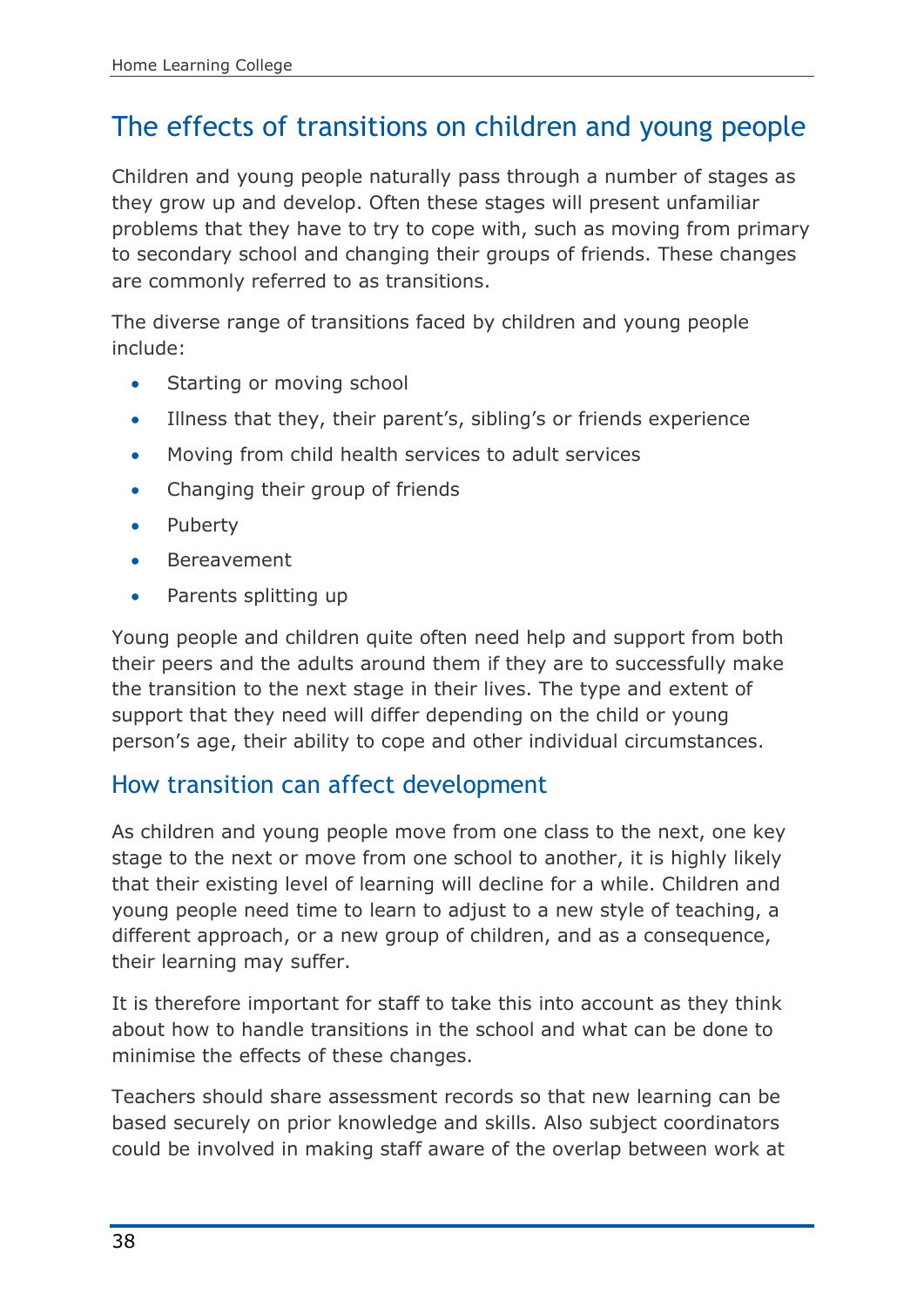different stages. This is particularly valuable when children are moving to a new school.

When less common transitions occur such as bereavement or divorce, it is important to understand that the child's school work may also suffer. Parents may not be able to give the kind of support for homework or reading practice as they would like to do. Children's thoughts may be elsewhere. Children's behaviour may also suffer when school may be the only safe place to let emotions out.

At times like these children and young people need to know that life is going on, that there are still normal things around them and that the familiar boundaries are still in place.

# Principles for supporting effective transitions

In times of transition children and young people will require those who support them to provide information, emotional support, practical help and resources. Staff can build up and share their skills in supporting children through the transitions that occur as part of normal school life.

The learning support practitioner's role will vary, depending on circumstances, the nature of the transition and the pupil's individual needs. Below are some principles that can help you to support children and young people through different transitions.

- Identify in advance forthcoming transitions. Recognise any key changes, critical moments and transitions that the children you work with might face and ensure that you are aware of any consequences the changes might have on them
- Build open and honest relationships using language appropriate to the development of the child or young person and their family's culture and background
- Make sure that the work you do with children and young people promotes the development of the necessary life skills that will assist them to deal with change
- Identify those pupils who may need particular support through transitions. Make sure you are aware of the support mechanisms and agencies that are available to help the child and his/her family and work in partnership to provide this support, where possible
- Ensure that any decisions about how to support and help children are based on the child's best interests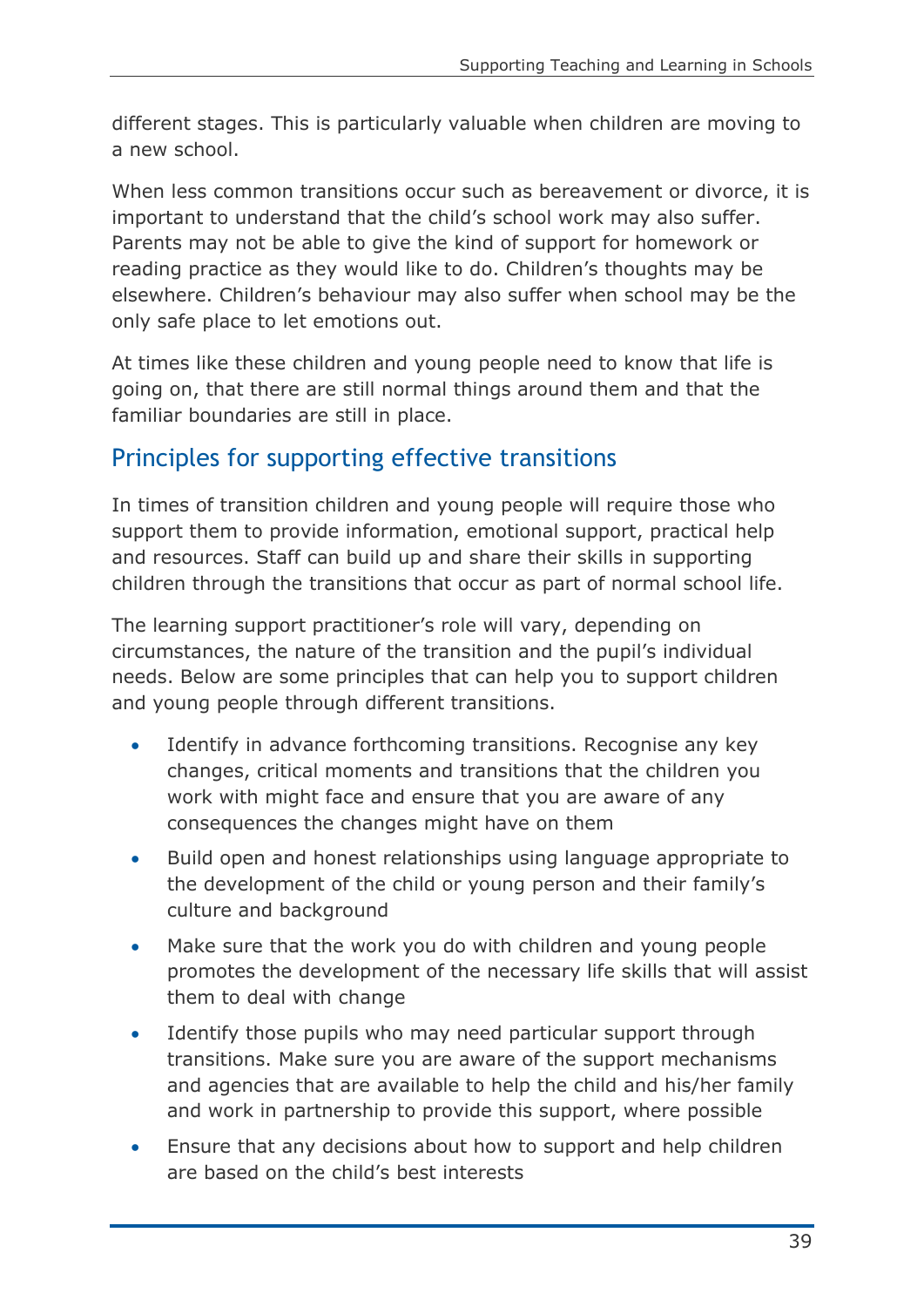- Encourage other children to provide support to their friends
- Involve and support parents and carers in transition work so they too can provide understanding and support
- Explain that transitions, apart from causing anxiousness and concern, can also present new, exciting and challenging opportunities
- Stress the importance of asking for help and support when needed
- Recognise any signs of change in attitudes and behaviour. If a child's behaviour does alter, encourage them to acknowledge it and talk about it. Listen to their concerns. Try to discover what issues relating to the transition and change are causing difficulties and what you or the school can do to address the problem

These principles will help you to manage the process of transition in a timely way and help the child or young person reach a positive outcome.

#### **The role of parents and carers at points of transition**

It is also vital to recognise the role of parents and their carers in supporting children at points of transition. They may also require information relating to the facts surrounding the transition as well as reassurance, advice and support.

#### **The role of the school in supporting children at points of transition**

The school can also play a vital role in preparing children and young people for transitions by:

- Developing curriculum and project work that focuses on transitions and helps children and young people to understand the range of transitions they will experience as they move from childhood to puberty, and from adolescence into adulthood
- Preparing children and young people for moving or leaving school well in advance
- Ensuring that any relevant information transfers ahead of the child or young person, when appropriate
- Making effective links with other practitioners should further support be necessary
- Operating effective cross-agency referral processes
- Making conditions as similar as possible, so that changes occur in a gradual way over a period of time